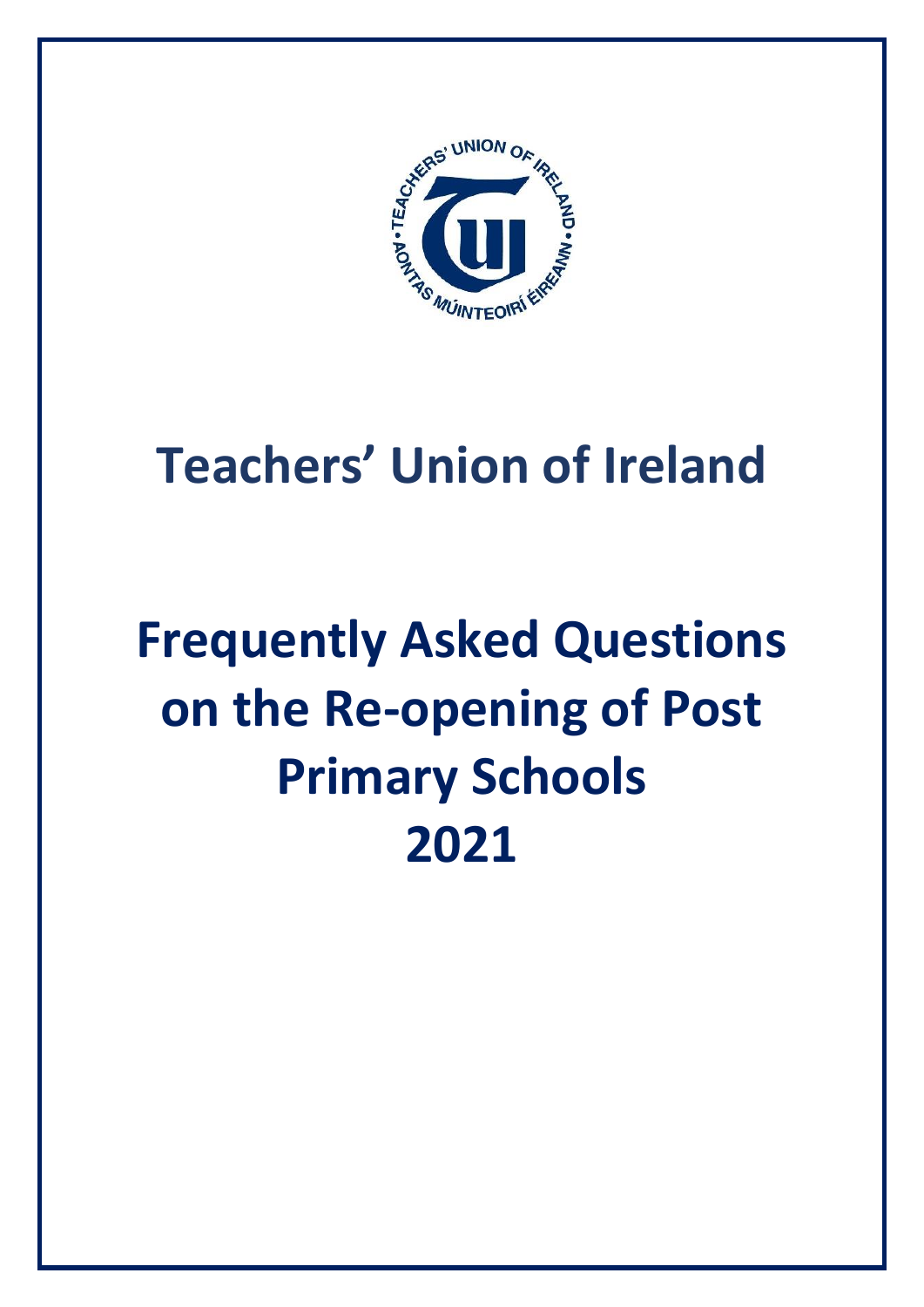# **Table of Contents**

| <b>Topic</b>                                                                                 | Page No |
|----------------------------------------------------------------------------------------------|---------|
|                                                                                              |         |
|                                                                                              |         |
|                                                                                              |         |
|                                                                                              |         |
|                                                                                              |         |
|                                                                                              |         |
|                                                                                              |         |
|                                                                                              |         |
|                                                                                              |         |
|                                                                                              |         |
|                                                                                              |         |
|                                                                                              |         |
|                                                                                              |         |
|                                                                                              |         |
|                                                                                              |         |
|                                                                                              |         |
|                                                                                              |         |
|                                                                                              |         |
| Teacher with caring/childcare responsibilities or living with high risk or VHR individual 22 |         |
|                                                                                              |         |
|                                                                                              |         |
|                                                                                              |         |
|                                                                                              |         |
|                                                                                              |         |
|                                                                                              |         |
|                                                                                              |         |
|                                                                                              |         |
|                                                                                              |         |
| Additional Teachers, Changes to Career Break and Job Sharing Schemes  34                     |         |
|                                                                                              |         |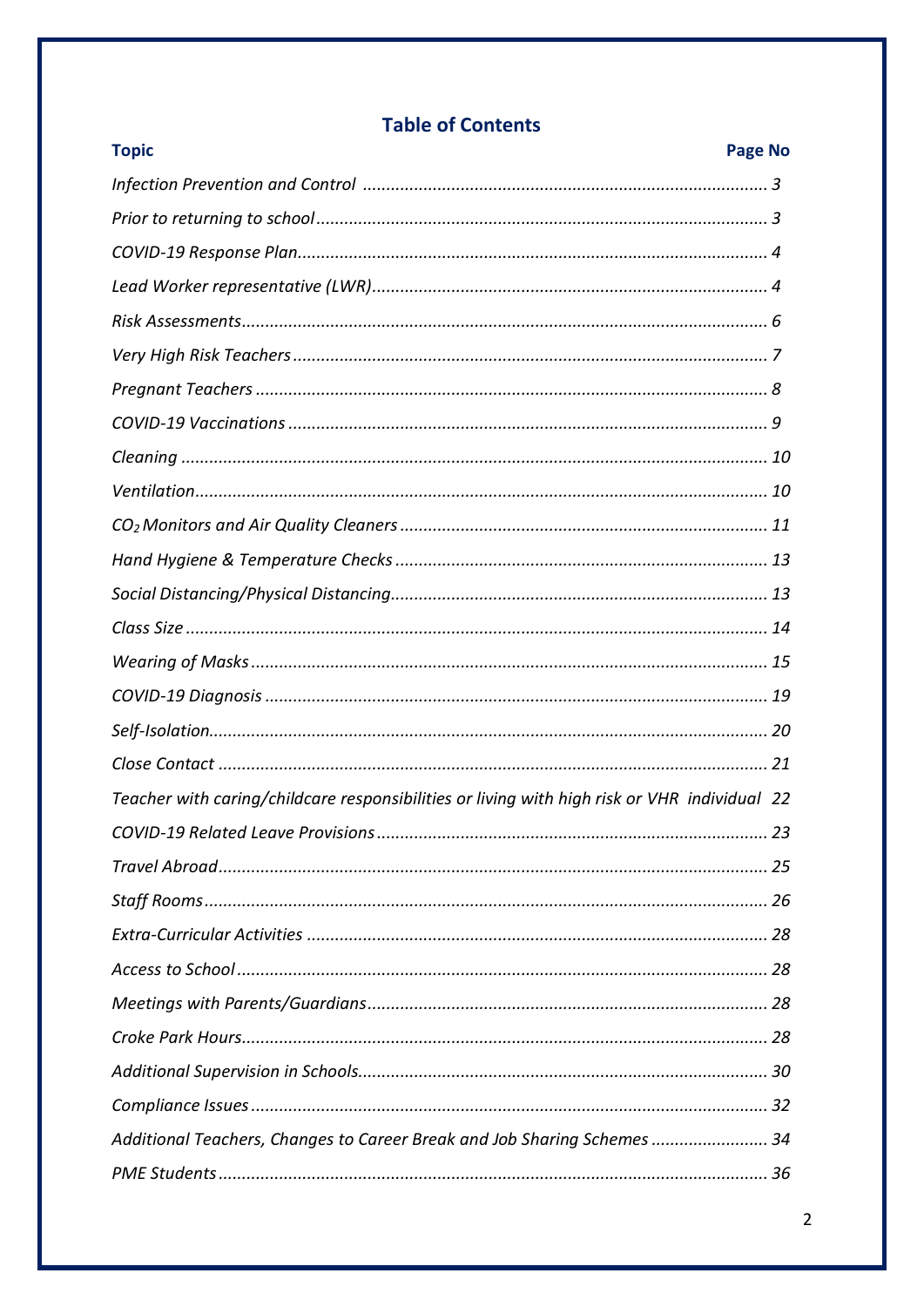# **Infection Prevention and Control**

# **What Infection Prevention and Control (IPC) measures will be in place in my school in the 2021/2022 school year?**

*The same IPC measures that were in place last year will remain in place this year e.g. social distancing, wearing of masks, hand hygiene, hand sanitising and cleaning regimes.* 

*In addition this year, schools will be provided with CO<sup>2</sup> Monitors and, where necessary, Air Quality Cleaners.*

# **Prior to returning to school**

#### **What do I have to do before I return to school?**

*You must complete a Return to Work (RTW) Form which will be available from your school/ETB. This completed form must be submitted to your school before you return to school.*

*Teachers must also confirm that their status has not changed following other periods of school closure or leave i.e. mid-term break or sick leave.*

# **Must COVID-19 signage and sanitising stations still be in place in the school prior to our return?**

*Yes.* 

## **Will training be provided to teachers on COVID-19 and related issues?**

*Yes. The Department of Education (DE) has published training videos for use in post-primary schools. Training must be completed by newly appointed staff. The training videos address COVID-19 training for all school staff in post-primary schools. The links to all videos have been sent to your principal.*

*In addition, the DE has published posters (in English and Irish) for use in schools. These posters cover coughing etiquette, correct hand washing, wearing of masks, correct use of hand sanitisers, etc.*

#### **Will training be provided to new Lead Worker Representatives?**

*Yes. Lead Worker Representative induction is mandatory for new LWRs.*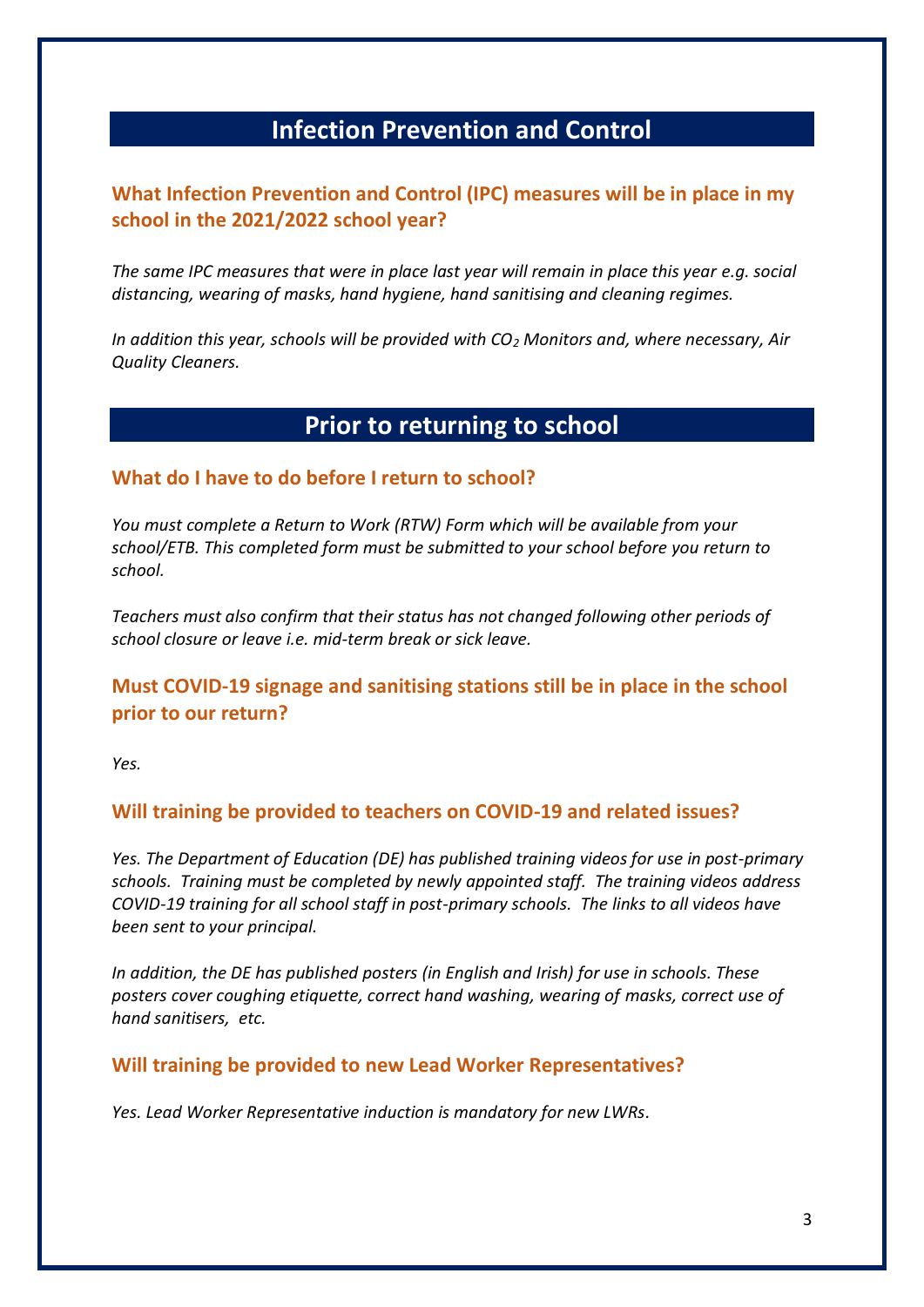# **COVID-19 Response Plan**

## **What is a COVID-19 Response Plan?**

*A COVID-19 Response Plan is a document that school management is required to have in place and to update as necessary. It is a supportive tool for management to assist them in putting measures in place, at school level, to minimise the risk of COVID-19 spread in a school.* 

*COVID-19 Response Plans were required for the 2020/21 academic year and must be updated prior to the new (2021/22) academic year.*

## **Is my school required to have a COVID-19 Response Plan/Policy?**

*Yes. A school must have a COVID-19 Response Plan/Policy. It must be in place prior to school re-opening and a copy must be forwarded to all teachers in the school and to the Lead Worker Representative/s.*

*The revised updated policy must be signed and dated by the Chairperson and Principal of the BOM/ETB.*

## **Who was involved in designing the COVID-19 Response Plan?**

*The plan was developed with input from:*

- *Public Health medical professionals*
- *the Health Protection Surveillance Centre (HPSC)*
- *the Department of Business, Enterprise and Innovation*
- *the Department of Health*
- *the Health and Safety Authority (HSA)*
- *the Department of Education*
- *the TUI and the ASTI*
- *the school management bodies*

# **Lead Worker Representative (LWR)**

## **What is a Lead Worker Representative (LWR)?**

*A Lead Worker Representative is a person, selected by staff, to assist school management to implement a range of measures to prevent the spread of COVID-19 in school.*

#### **Is a Lead Worker Representative the same as the Safety Representative?**

*No. Both roles are separate although they may be undertaken by the same person.*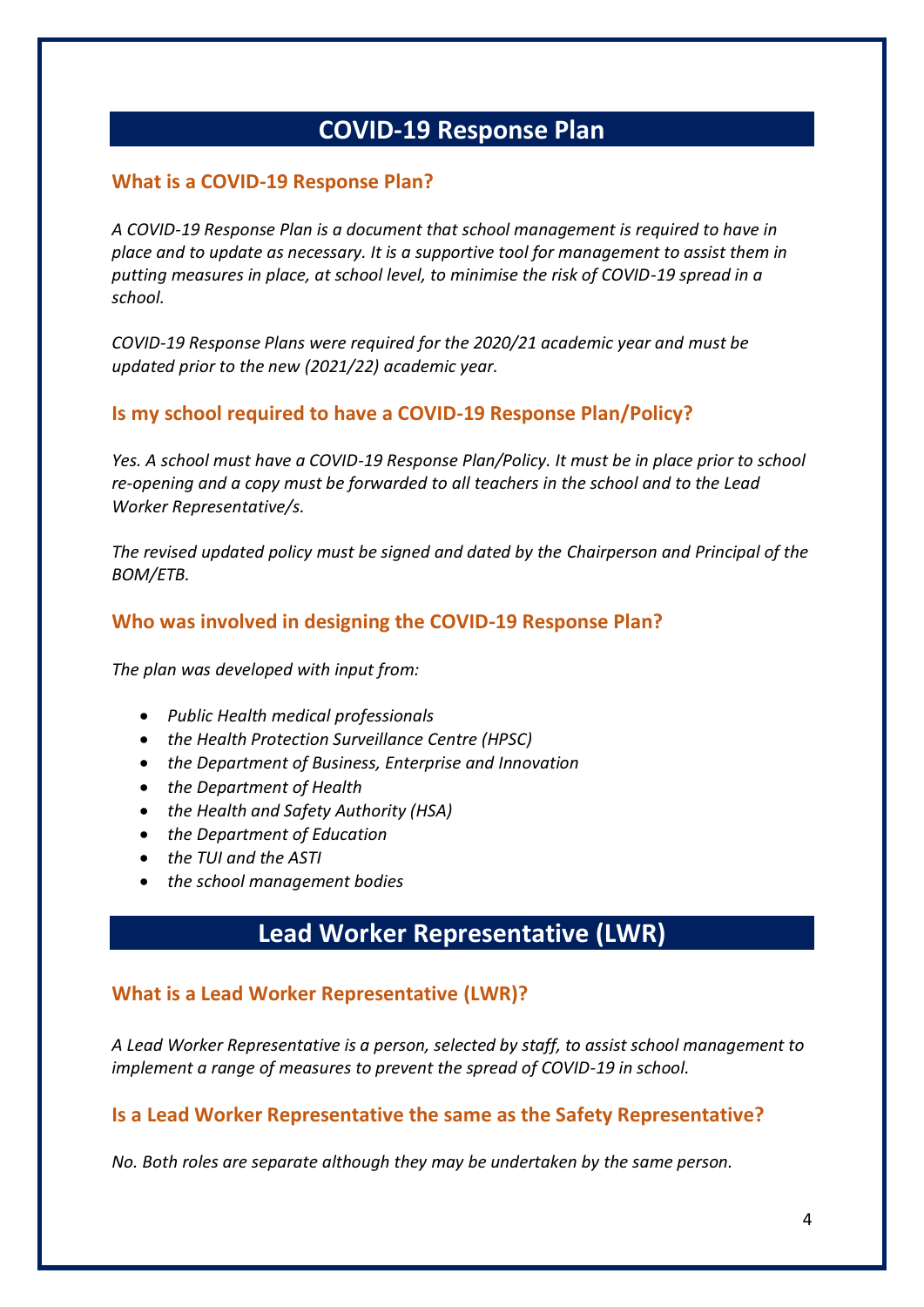# **How many Lead Worker Representatives (LWRs) should my school have?**

*The number of LWRs a school has depends on the total number of staff in the school. Every school will appoint one Lead Worker Representative.* 

*In schools with more than 40 staff (inclusive of teachers, SNAs, school secretaries, caretakers etc.), a second Lead Worker Representative will be appointed. Appointment by management follows selection by staff of the LWR/s, in accordance with a process that has been agreed at national level.* 

# **I was a Lead Worker Representatives (LWR) in my school last year. Does this mean I am automatically the LWR this year?**

*Not necessarily. A new selection procedure should take place in advance of the new school year. However, the person/s who undertook the role last year may undertake the role this year.*

#### **Does a LWR have any legal responsibilities?**

*No. A Lead Worker Representative does not have any legal responsibilities in relation to COVID-19 measures other than those that apply to employees generally.* 

#### **Who selects the LWR?**

*There is a nationally agreed process that must be followed. The first step in the process requires school management to seek expressions of interest from all staff. If more people are interested in the position than there are LWR positions on offer, an election by all staff must take place.*

# **I have been selected by staff to be the Lead Worker Representative. What exactly do I do?**

*You are required to:*

- *Represent all staff in your school i.e. teachers, SNAs, school secretaries, caretakers*
- *Keep up-to-date with the latest COVID-19 public health advice*
- *Liaise and work with school management to ensure, insofar as is practicable, the safety, health and welfare of all staff in the school, including consulting on COVID-19 control measures implemented in schools*
- *Promote good hygiene practices*
- *Assist management to implement measures to suppress COVID-19 in the school*
- *Monitor, in conjunction with school management, compliance with measures introduced to prevent the spread of COVID-19*
- *Conduct safety reviews - including a walk around of the school at least twice a week to ascertain if safety measures are being complied with*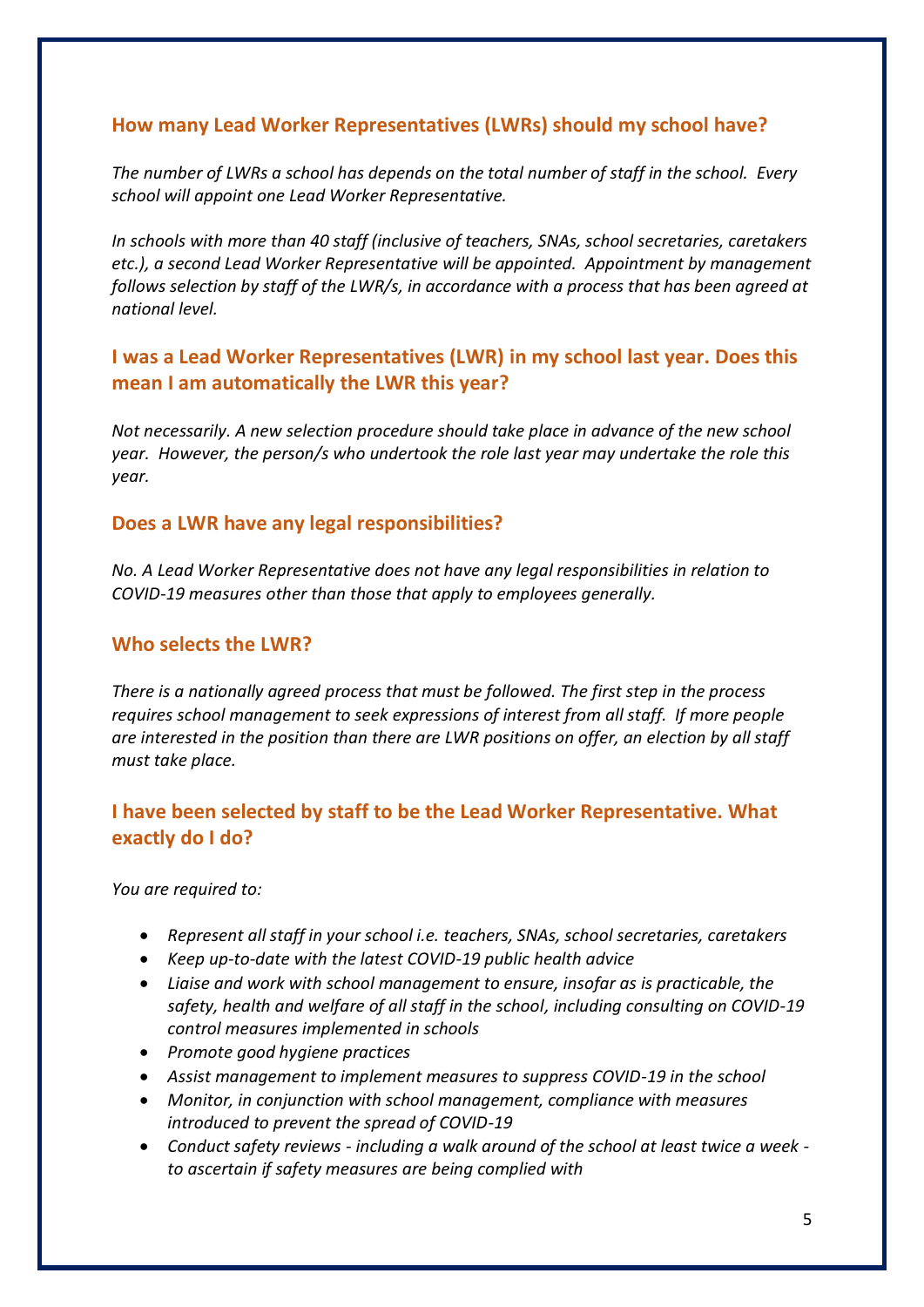- *Report any concerns immediately to school management*
- *Keep records of any issues of concern*
- *Keep records of actions taken by school management to rectify concerns*
- *Consult with school management on the school's COVID-19 Response Plan*
- *Consult with colleagues on all matters relating to COVID-19 in school*
- *Make representations to school management on COVID-19 related matters*

#### **Should all staff know who the LWR is?**

*Yes. All staff should be advised of the name and contact details of the LWR/s. School management is required to provide this information.*

## **Am I entitled to time off timetable to undertake the role of LWR?**

*Yes. Teachers are entitled to a reduction of 2 hours class contact/teaching time per week to engage in this role.* 

*For example, a full-time teacher (who is not an AP1 post holder) would ordinarily have a maximum of 21 hours, 20 minutes class contact per week. If selected/appointed as LWR, s/he will have a maximum class contact of 19 hours 20 minutes per week.*

*If a teacher with an AP1 post of responsibility is selected by staff to be a LWR, s/he will be entitled to 2 hours off class contact/teaching time to engage in this role and will therefore have a maximum class contact of 15 hours 20 minutes per week.* 

# **Is the time remission from timetable for the LWR available for the duration of the school year 2021/2022?**

*Yes.* 

# **Can school management ask me to undertake alternative or additional duties/responsibilities during the 2-hour remission for LWR activities?**

*No.* 

*The time cannot be used for any purpose other than those set out above.*

# **Risk Assessments**

## **Is my employer required to undertake a risk assessment due to COVID-19?**

*Yes. An employer is required under the Safety, Health and Welfare at Work Act, 2005 to ensure the safety and welfare of staff at work. It is the duty of the employer to carry out a risk assessment to meet these obligations, including workplace pregnancy risk assessments.*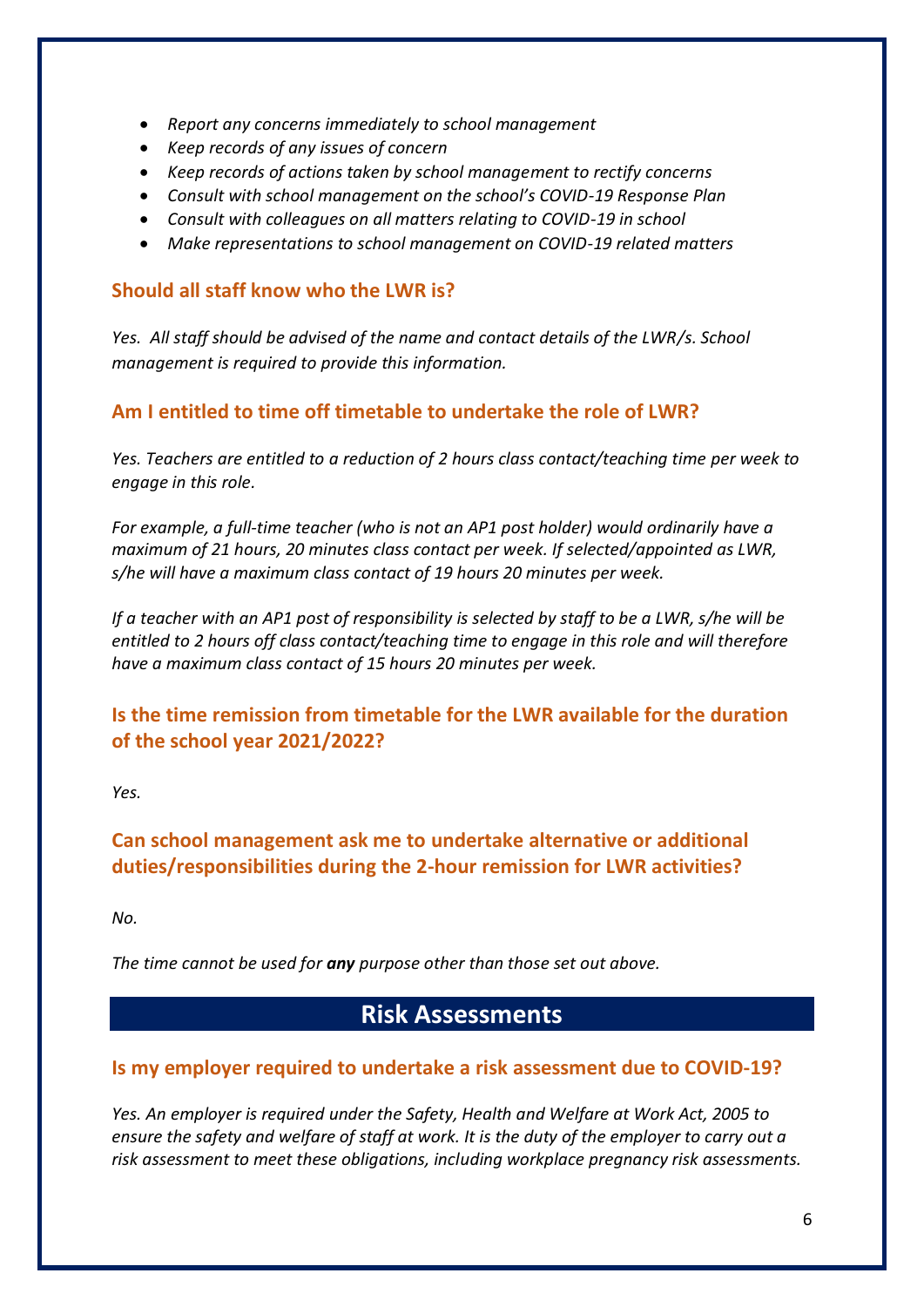*For specific questions on health and safety and for updated legislation, please refer to the Health and Safety Authority (HSA): https://www.hsa.ie.* 

**I am pregnant, should my employer carry out a specific risk assessment owing to my pregnancy?**

*Yes.* 

*There is a statutory obligation on the employer to carry out a workplace pregnancy risk assessment on an employee as soon as they are notified that she is pregnant.* 

# **Very High Risk Teachers**

# **How do I know if I am in the category of being at Very High Risk from contracting COVID-19 for the 2021/2022 school year?**

*The HSE advice on the 'very high risk' group is available at: <https://www2.hse.ie/conditions/coronavirus/people-at-higher-risk.html>*

*The HSE has also recently published 'Education Sector Guidance on Employees in the COVID-19 Higher Risk Categories, including Pregnant Employees'.* 

*An employee who believes he/she is at very high risk of serious illness from contracting COVID-19 must:* 

- *complete the online Occupational Health Service (OHS) COVID-19 Risk Assessment Questionnaire immediately and submit it to the OHS. This Questionnaire, which is available on the OHS website, must be accompanied by a completed 'Report from Treating Consultant'. Where such a Report cannot be obtained from the treating consultant within a short timeframe, a copy of the latest treating consultant's report can be obtained from the employee's GP. The Report from treating consultant template is also available on the OHS website. The contract to provide the OHS is currently held by Medmark.*
- *inform the employer immediately, or on diagnosis, that he/she believes he/she is in the 'very high risk' group.*

# **Can I appeal the categorisation of Medmark (OHS)?**

*Yes.* 

*The details of the appeal mechanism are set out in CL42/2021.*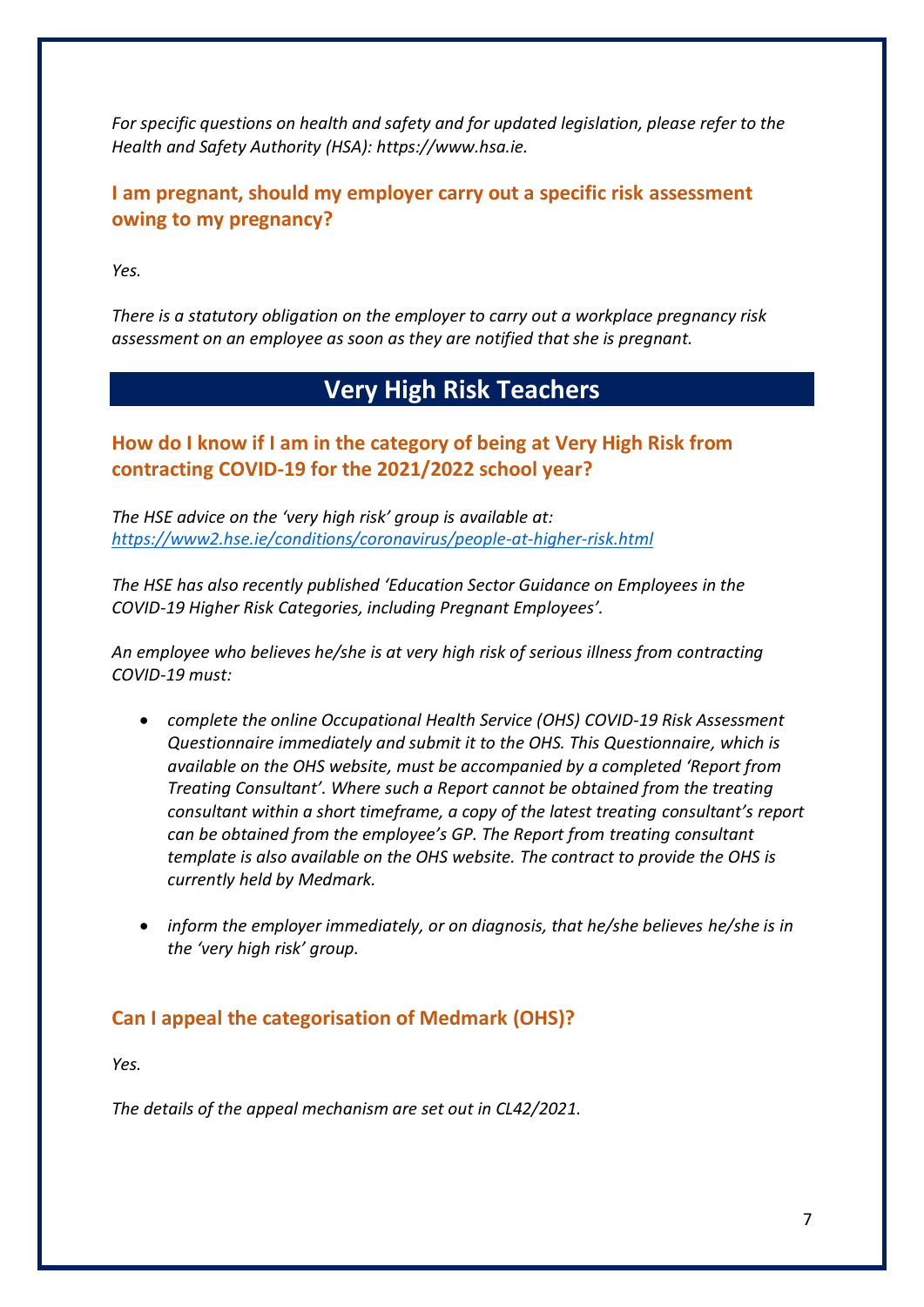# **Pregnant Teachers**

#### **I am pregnant. How is my level of risk to be determined?**

- *A pregnant teacher who has any of the medical conditions as listed on the HSE website under 'Very high risk groups (extremely vulnerable)' should apply to Medmark (OHS) for a COVID-19 Health Risk Categorisation assessment to determine if she should attend the workplace.*
- *All pregnant teachers should return a completed COVID-19 Risk Assessment Questionnaire to Medmark (OHS) to determine their individual level of risk.*
- *Medmark (OHS) will determine initially whether or not the pregnant teacher has significant vaccine protection.*

# **I am pregnant but not categorised as Very High Risk. Must I attend the workplace (i.e. return to school)?**

*Yes. The current HSE advice for the education sector states that pregnant employees, including those up to 14 weeks gestation, who are medically fit for work can attend the workplace, unless categorised by the OHS as 'Very High Risk' due to an underlying medical condition unrelated to the pregnancy.* 

*The TUI is keenly aware of the concerns of pregnant teachers and is engaged in on-going discussions with the Department of Education and other relevant authorities with a view to having those concerns addressed and allayed.* 

# **I am pregnant and Medmark (OHS) has categorised me as Very High Risk; should I attend the workplace (i.e. return to school)?**

*No. However, If Medmark categorises a pregnant teacher as Very High Risk, she remains available for work and the employer must facilitate - and she must engage - in alternative working arrangements i.e. work from home.* 

# **I am pregnant and Medmark (OHS) has categorised me as High Risk; should I attend the workplace (i.e. return to school)?**

*You are required to attend the workplace. However, if you are categorised as High Risk you should take the advice of your medical advisor and/or Medmark in relation to any additional risk mitigation measures that may be required due to this categorisation.* 

## **I am pregnant and work in a Special Education Setting, should I attend work?**

*The current HSE advice for the education sector states that a pregnant employee up to 14 weeks gestation, who is medically fit for work can attend the workplace, unless she is*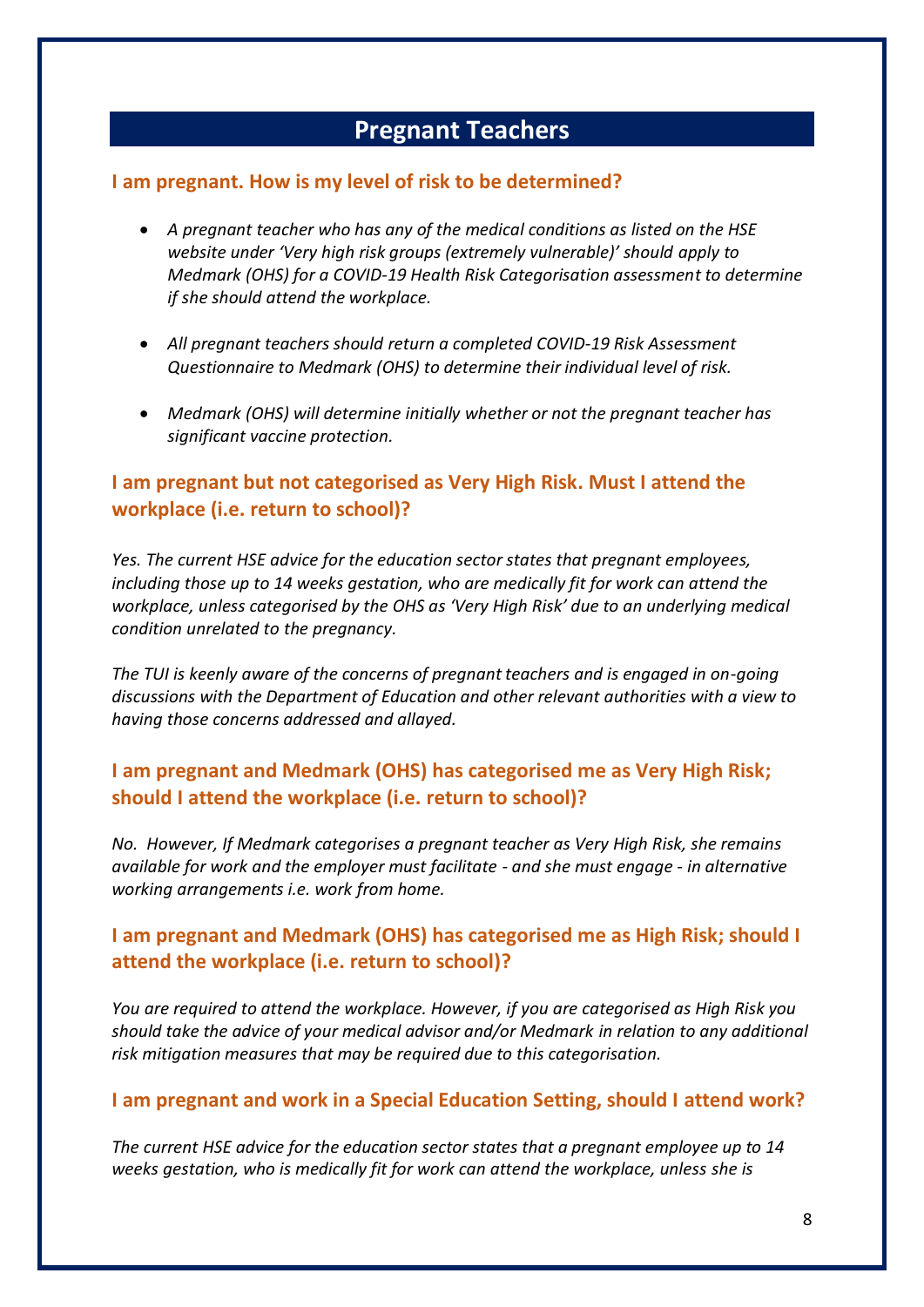*categorised by the OHS (i.e. Medmark) as 'Very High Risk' due to an underlying medical condition unrelated to her pregnancy.* 

*A pregnant teacher from 14 weeks gestation, who is categorised as 'High Risk' by Medmark should not be required to work in an environment which meets the following criteria:* 

- *A Special Education setting, which means a special school or a dedicated special class within a mainstream primary or post primary school; with*
- *the presence of three or more employees in a single room, throughout the working day; and*
- *where social distancing between the employees in the special education setting is not consistently possible.*

*If the above criteria are met, the employer must prioritise the temporary re-assignment of the pregnant employee, to a role within the school, outside of this special education setting. An existing teacher within the school, whose current role is outside this special education setting, will then be temporarily re-assigned to the special education class.*

# **Can I appeal the categorisation of Medmark (OHS)?**

*Yes. The details of the review mechanism are set out in CL42/2021. You can supply additional information in the review process supplied by your own doctor and consultant/s.*

# **I am pregnant, should my employer carry out a specific risk assessment owing to my pregnancy?**

*Yes. There is a statutory obligation on the employer to carry out a workplace pregnancy risk assessment on an employee as soon as they are notified that she is pregnant. This is separate from and in addition to any assessment of the level of risk as determined by Medmark (OHS) and has the purpose of establishing what (if any) additional measures to mitigate risk should be put in place if the pregnant teacher is required to be in attendance in the workplace.* 

# **COVID-19 Vaccination**

# **Is it envisaged that all teachers will be offered a vaccine prior to school reopening?**

*Yes. All teachers eligible for a COVID-19 vaccine, and who opt to avail of the vaccine, should be fully vaccinated prior to a return to school.*

## **Can an employer ask me if I am vaccinated?**

*In the following circumstances, an employer can ask you if you are vaccinated.*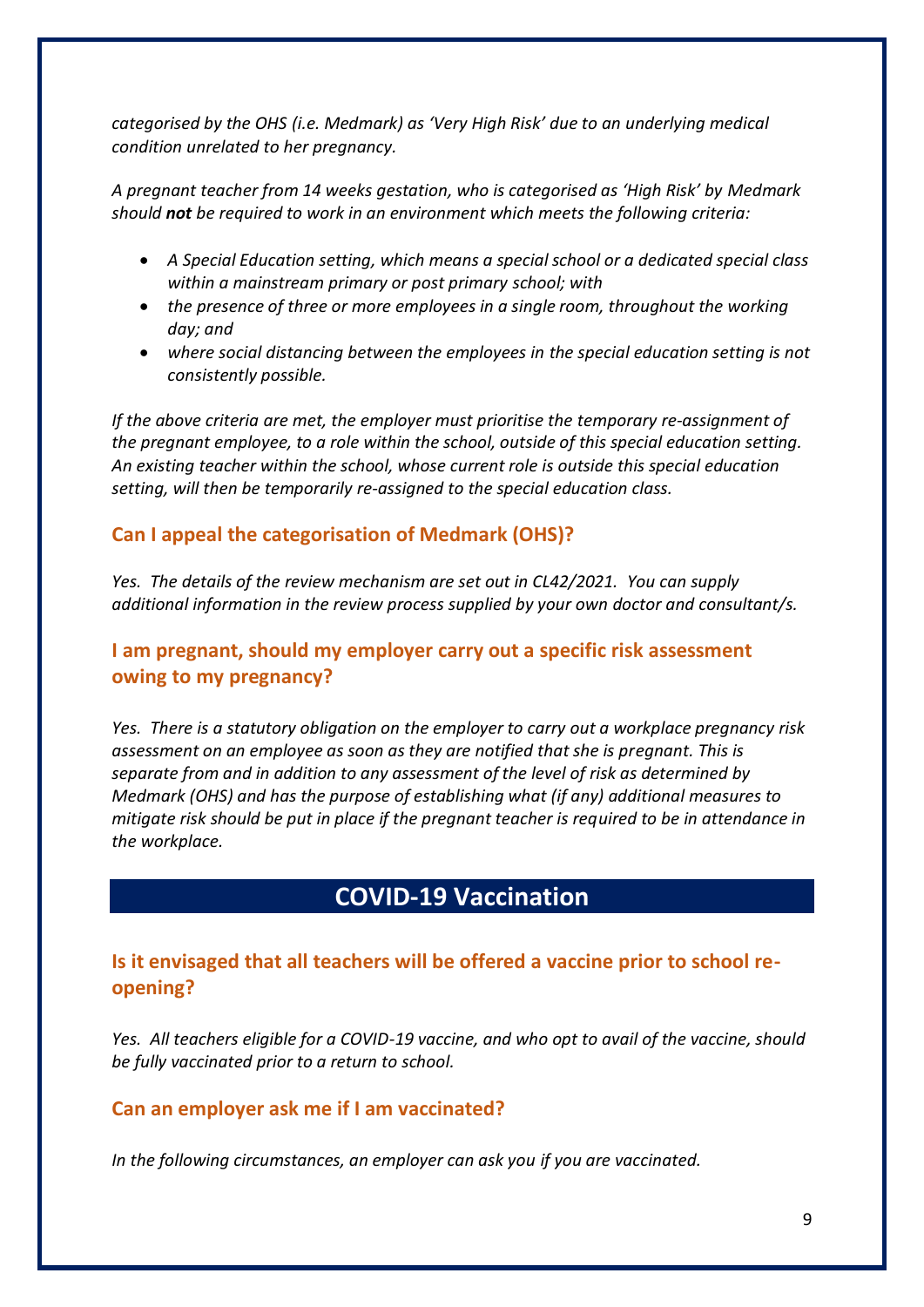- *A teacher who has 'significant vaccine protection' and who has been advised by the HSE that he/she is a close contact of a confirmed COVID-19 case, may be required to inform her/his employer. The HSE rules around restricted movement have changed for individuals with 'significant vaccine protection'. In certain circumstances, determined by the HSE, such individuals are no longer required to restrict their movements where they are a close contact of a confirmed COVID-19 case.*
- *Where an employee is required to attend the workplace and is a close contact, the employer may need to establish, in limited circumstances, if he/she has 'significant vaccine protection', in order for the employer to take a decision in relation to health and safety requirements and workplace attendance.*

#### **Will all students be offered a vaccine prior to school re-opening?**

*Students aged 16 – 18 who opt to avail of the vaccine should be fully vaccinated (i.e. have received both doses) prior to school re-opening.*

*Students aged 12 – 15 who opt (based on parental consent) to avail of the vaccine should be eligible to receive their initial vaccination prior to school re-opening and their second dose 3- 4 weeks later.*

# **Cleaning**

#### **How often should classrooms be cleaned?**

*Each school setting should be cleaned at least once per day by school cleaning staff. Additional cleaning should be focused on frequently touched surfaces – door handles, hand rails, chairs/arm rests, communal eating areas, sink and toilet facilities.*

*Students and teachers are also responsible for wiping down their own individual work area during the school day.* 

- *Students who move between classes should be given cleaning products to allow them to wipe down their own desk, chair and surface area before they leave the room.*
- *All teachers will have access to cleaning products and will also be required to clean and disinfect their work area each day/before they leave the room.*

# **Ventilation**

#### **What about ventilation? Is it important?**

*Yes, good ventilation is important in preventing spread of the virus. Classrooms must be well ventilated. For example, the opening of all windows and doors is recommended. A complete air change should take place every hour.*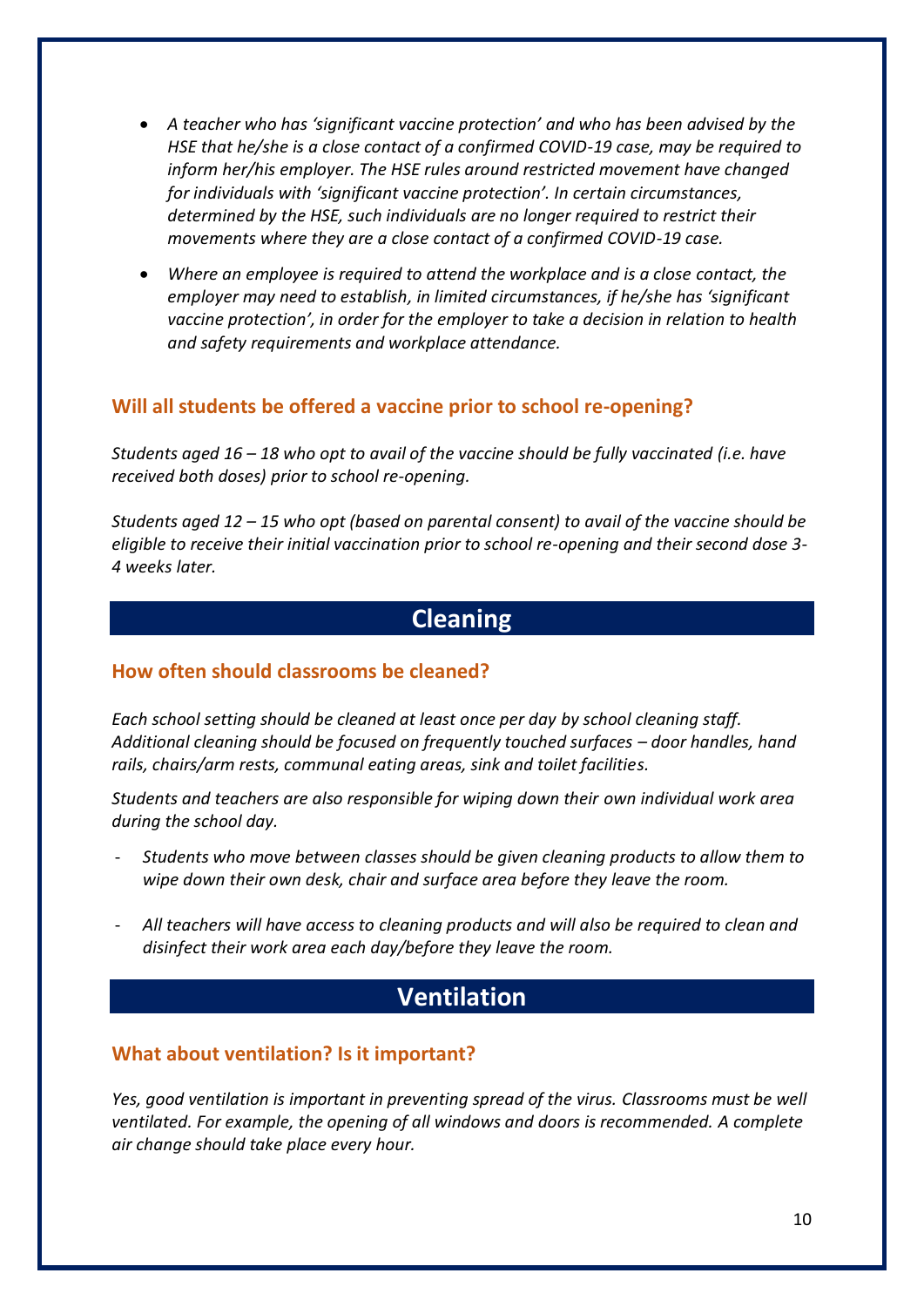*Further guidance on Ventilation can be found at: [https://www.gov.ie/en/publication/ad236](https://www.gov.ie/en/publication/ad236-guidance-on-ventilation-in-schools/) [guidance-on-ventilation-in-schools/](https://www.gov.ie/en/publication/ad236-guidance-on-ventilation-in-schools/)*

**What practical measures should be used to ensure good ventilation?**

- *Open windows to introduce fresh air. If possible, windows should remain open during school hours.*
- *Partially opening a number of windows rather than fully opening one can help minimise discomfort. In colder weather, to minimise the chilling effect, windows nearest and above the radiator should be opened.*
- *Rooms should not be stuffy or have condensation on the window glass.*
- *Schools should ensure that all permanent ventilation openings in rooms are fully open and not blocked by wall hangings etc. These normally are either a circular or rectangular ventilation grill on the external classroom wall or linear slot type ventilators built into the window frames. All of these should be opened at all times, if they have been taped and sealed for decorating purposes then the tape/sealing should be removed.*
- *All mechanical ventilation systems and any air conditioning systems should be set to 100% fresh air; any air conditioning units that cannot operate on 100% fresh air should be left off. Check with unit suppliers if in doubt.*

*Further guidance on Ventilation can be found at: [https://www.gov.ie/en/publication/ad236](https://www.gov.ie/en/publication/ad236-guidance-on-ventilation-in-schools/) [guidance-on-ventilation-in-schools/](https://www.gov.ie/en/publication/ad236-guidance-on-ventilation-in-schools/)*

# **CO<sup>2</sup> Monitors**

# **Are schools being provided with CO<sup>2</sup> Monitors?**

*Yes. As an additional mitigation measure, portable CO<sup>2</sup> monitors are being supplied to schools this year. The TUI was the first group to call for the provision of these monitors, arguing that they would help teachers to know when enhanced ventilation is required to improve air quality in classrooms. It is, of course, important to note that the monitors do not regulate air quality. They simply measure the CO<sup>2</sup> level, thereby giving an indication of air quality.*

# **How effective are CO<sup>2</sup> monitors in relation to COVID-19?**

*The use of CO2monitors can provide a useful general indication that areas/rooms may not be adequately ventilated and can enable occupants to become familiar with the impact that activities, outdoor weather and window openings have on levels of good ventilation within a room.*

*In the context of COVID-19 transmission, CO2measurements are not a reliable proxy of risk to airborne exposure to the virus. Nevertheless, CO2measurements can be used to identify*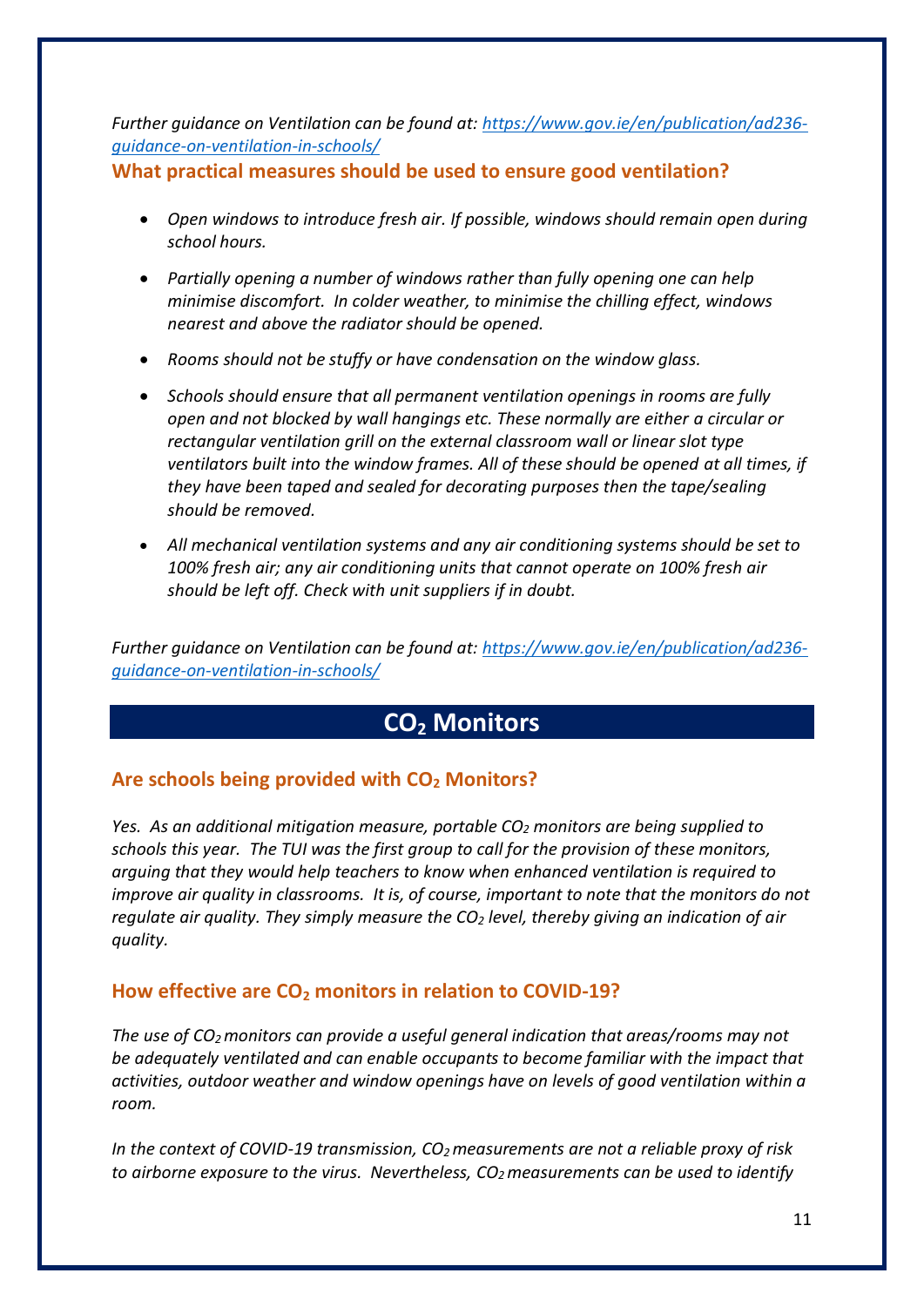*poorly ventilated multi-occupancy spaces. However, CO2measurements are a less reliable measure of ventilation performance in single or low occupancy spaces (such as offices) or in very large spaces (such as corridors).*

*It is important, however, that air exchanges also occur in corridors and offices.*

#### **Should every Classroom have a CO<sup>2</sup> Monitor?**

*In order to make best use of the portable monitors, their use should be focussed to those rooms where most beneficial (i.e. not placed in an idle room or in a large well-ventilated area with few pupils) and they should be used across rooms as necessary.* 

*It is not recommended that CO2measurements be used as an indicator of room/building ventilation when there are CO<sup>2</sup> sources present other than people, such as cooking and bunsen burners.*

#### **Where should I place the CO<sup>2</sup> Monitor?**

*The monitor should be placed at least 0.5 metres away from people and should not be placed near windows or ventilation grilles.* 

*Further guidance on CO<sup>2</sup> Monitors can be found at: <https://www.gov.ie/en/publication/ad236-guidance-on-ventilation-in-schools/>*

# **Air Quality Cleaners**

#### **What is an Air Quality Cleaner?**

*Air Quality cleaners are self-contained units that sit in the room they are to serve and must be plugged into an electrical power socket. They typically comprise a filter or multiple filters and a fan that sucks room air in over the filter system and discharges purified air back into the room. As air moves through the filter, pollutants and particles are captured.*

#### **When should Air Quality Cleaners be used?**

*Where the practical measures for the deployment of good ventilation practices have been undertaken, and poor ventilation continues to exist in a particular room/area, air cleaners may be considered as an additional measure in conjunction with other methods of ventilation that are available.*

*They should not be used to replace ventilation but should be used in conjunction with and to support other methods of ventilation that are available.*

*Further guidance on Air Quality Cleaners can be found at: <https://www.gov.ie/en/publication/ad236-guidance-on-ventilation-in-schools/>*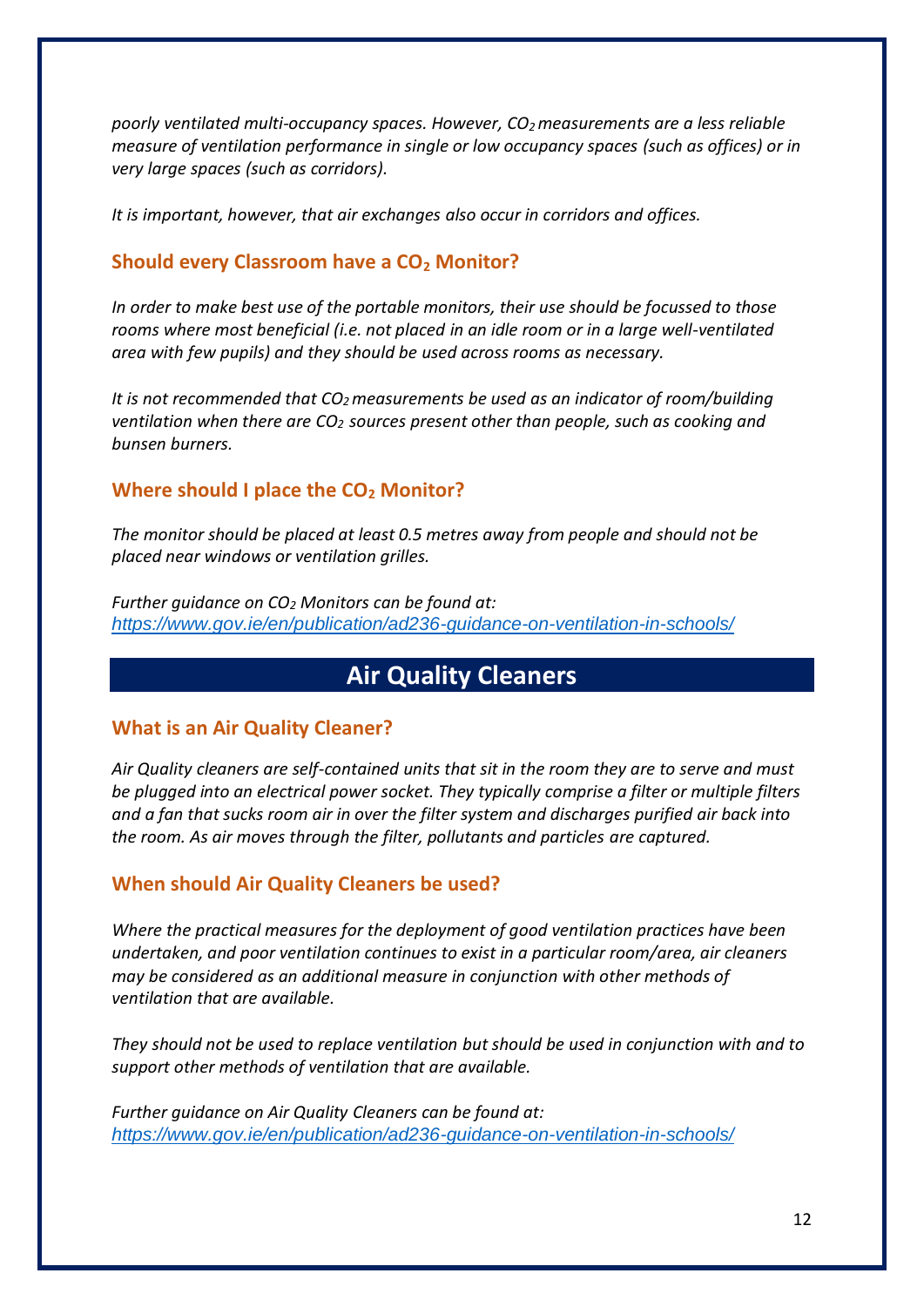# **Hand Hygiene**

# **How often should teachers and students wash their hands/use hand sanitiser in school?**

- *On arrival at school*
- *When moving between classes*
- *Before eating or drinking*
- *After using the toilet*
- *After petting animals*
- *After playing outdoors*
- *When their hands are physically dirty*
- *When they cough or sneeze*

# **Temperature Checks**

**Is it appropriate for my school to take the temperature of staff and students and refuse entry to those with a high temperature?**

*No. There is currently no provision in the DE guidelines for taking the temperature of staff and/or students at school.* 

# **Social Distancing/Physical Distancing**

#### **What are the physical distancing requirements for my classroom?**

*In line with the advice of the public health authorities, in all classroom settings, the physical distance of 2 metres should be maintained where possible. In exceptional circumstances,*  where 2 metres cannot be achieved, a minimum of one metre physical distance (i.e. of **clear** *space between the shoulder of one person and the shoulder of the next person, in any direction) is required. 1 Diagrams were provided to schools last year on how to achieve this.*

# **What should school management do to ensure my classroom complies with the physical distancing requirements?**

*In post-primary schools, school management must complete the following steps as a means of ensuring compliance with the physical distancing requirement (minimum of one metre).* 

- *Reconfigure class spaces to maximise physical distancing. The location of chairs and desks should be clearly marked.*

<sup>1</sup> The reference to *clear space between the shoulder of one person and the shoulder of the next person, in any direction* has been confirmed by the DE.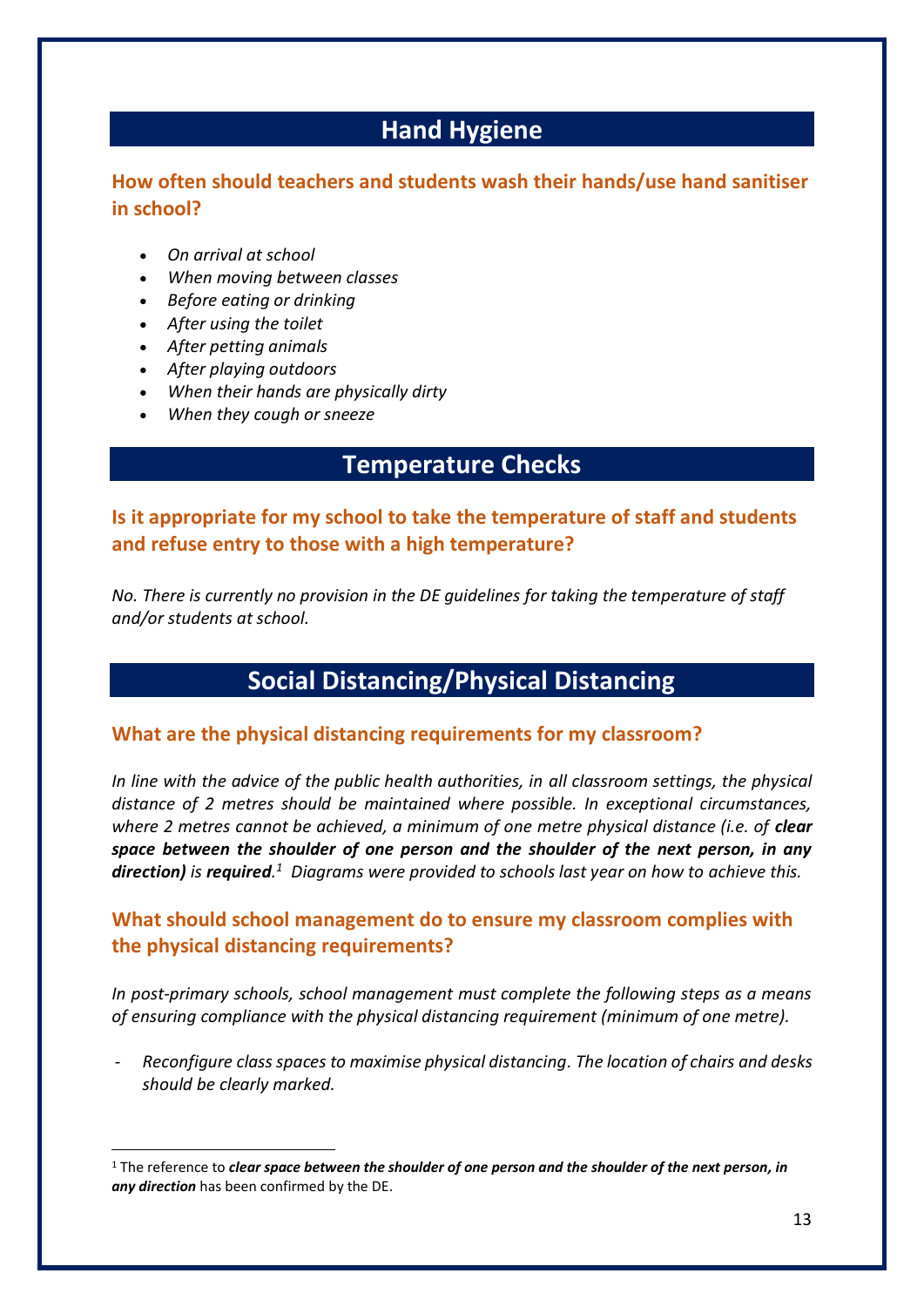- *Utilise and reconfigure all available space in the school in order to maximise physical distancing*
- *Review timetables*
- *Reconfigure classes*
- *Consider use of live streaming within the school to accommodate those who cannot be in the classroom*
- *Access available spaces within the local community*

*If, having applied all of the six steps above, there is still a difficulty in complying with the physical distancing requirement, the principal teacher is expected to contact the Department of Education's dedicated helpline for advice and assistance. The Principal teacher must also consult with the Lead Worker Representative/s and, as the matter is of such importance to the health and welfare of members, must also advise the TUI Workplace Committee of the difficulty.* 

*A school will have to be able to demonstrate clearly the actions it has taken under each of the 6 steps in the Framework for Maintaining Physical Distancing and continually review same to achieve a workable solution using whatever additional resources are provided by the Department.*

*The TUI will support the school in any efforts or representations it makes to secure the additional resources necessary for compliance with the physical distancing requirements.* 

*The physical distancing requirement of a minimum of 1 metre must not be reduced , compromised or collapsed (in any classroom or in any alternative space or venue used in lieu of a classroom). To do so would put the health and safety of teachers, students and their families at unacceptable risk.*

*The TUI will regard any proposal to breach or any actual breach of the minimum physical distancing requirement as a serious industrial relations issue and will respond accordingly.*

# **Class Size**

# **What is the maximum number of students that can be in my class, based on the size of my classroom?**

- *In a standard post-primary classroom with 49 square metres of available floorspace (i.e. cleared of storage facilities etc) – 24 students, maximum*
- In a post-primary classroom with 42 square metres of available floorspace 20 *students, maximum*
- In a post-primary classroom with 37 square metres of available floorspace  $-17$ *students, maximum*

*For classroom or alternative spaces/venues of other dimensions/sizes, a pro-rata number of students applies (subject, in larger than normal spaces, to the maximum class sizes under*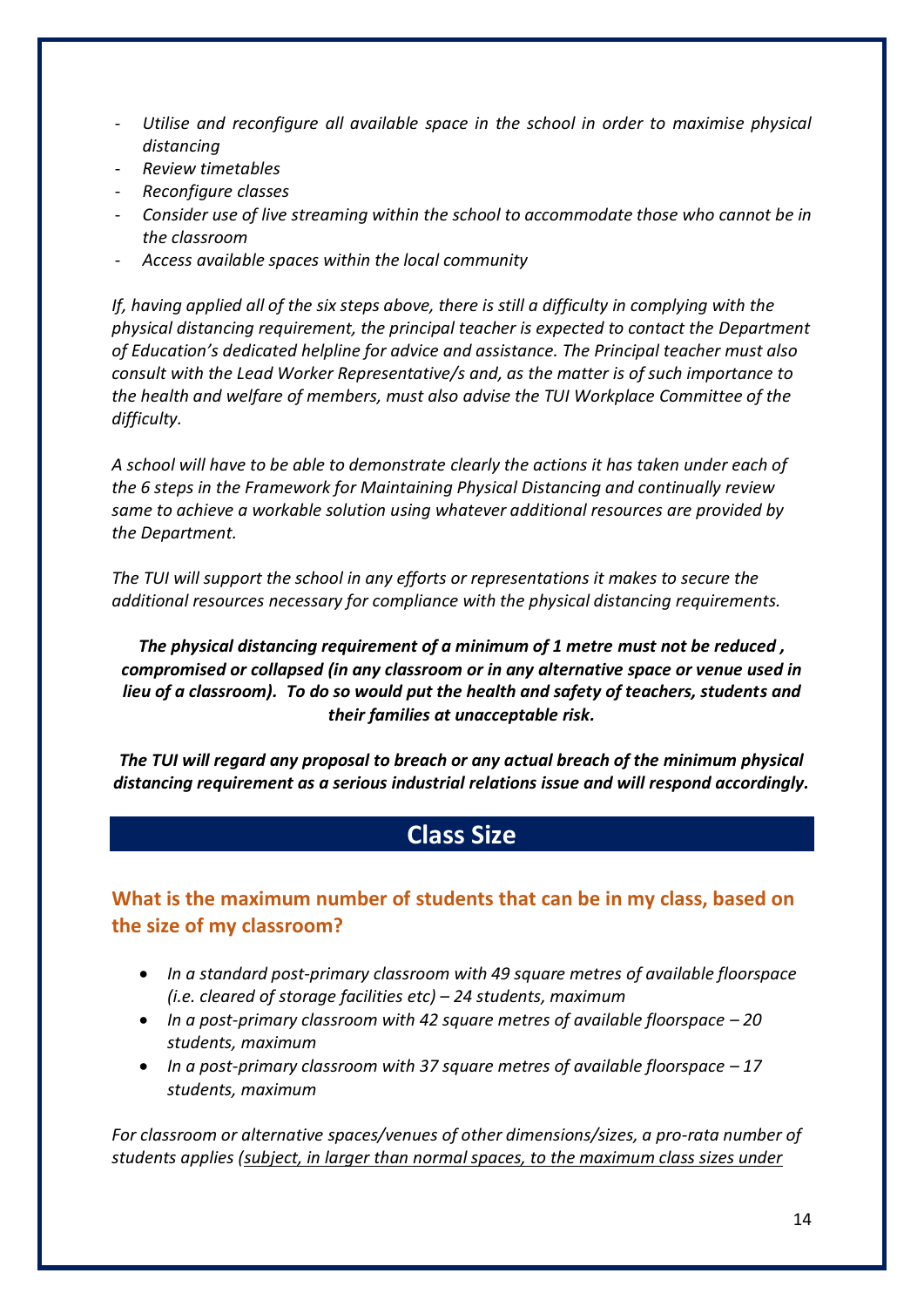*existing TUI class size directives available at: [https://www.tui.ie/directives-second](https://www.tui.ie/directives-second-level/directives-class-size.2133.html)[level/directives-class-size.2133.html\)](https://www.tui.ie/directives-second-level/directives-class-size.2133.html).*

*Student numbers will have to be further reduced if SNA/s are present.*

# **Wearing of Masks**

#### **Do teachers and students have to continue to wear masks this year?**

*Yes. Wearing a mask is very important because, combined with physical distancing, it is an effective protection against transmission of the virus. In the context of the busy, crowded setting of a school, it is a fundamental responsibility of school management to maintain this protection for staff and students by insisting that staff, students and visitors to the school wear appropriate masks i.e. masks that cover the nose and chin.*

#### **As a member of staff, am I required to wear a mask in school?**

*Yes. As a member of staff/teacher you must wear a mask where it is not possible to maintain a physical distance of 2 metres, unless you have breathing difficulties.*

*Any teacher who does not provide a medical certificate specifying that s/he falls into the specified exceptions/exemptions for not wearing a mask will be refused entry to the school and runs the real risk of not being paid.* 

## **I have a breathing difficulty and cannot wear a mask. What happens?**

*If you are medically advised not to wear a soft/cloth mask, you should wear a clear visor and remain 2 metres from others at all times.*

## **What type of mask should I wear?**

*The general rule is that cloth masks must be worn. This is in line with the advice of the public health authorities and has been established as a requirement by the Minister for Education/Government.* 

- *Masks must not contain any slogans/logos/images that may cause upset or be deemed offensive to any member of the school community.*
- *Cloth masks should be washed, in a hot wash (i.e. over 60 degrees) with detergent, after every day of use and/or before being used again, or if visibly soiled.*
- *Masks should not be worn if they are wet. A wet cloth mask may make it difficult to breathe.*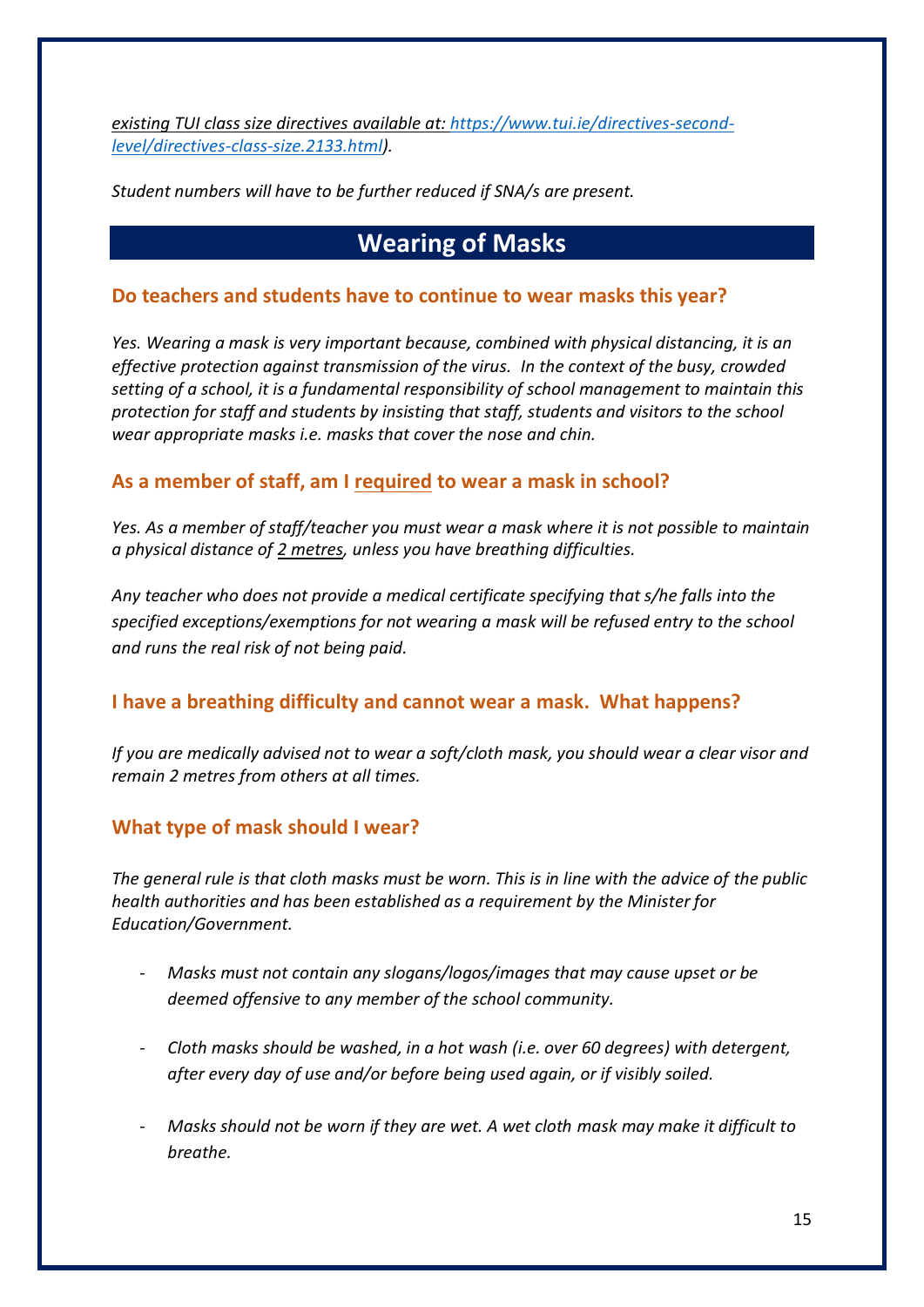# **Are there any exceptions to (exemptions from) the general rule (that cloth masks must be worn)?**

*There are specified exceptions to/exemptions from this general rule. The public health authorities have stated that cloth masks should not be worn by anybody in the following categories:*

- *Any person with difficulty breathing*
- *Any person who is unconscious or incapacitated*
- *Any person who is unable to remove the mask without assistance*
- *Any person who has special needs and who may feel upset or very uncomfortable wearing the mask; for example, persons with intellectual or developmental disabilities, mental health conditions, sensory concerns or tactile sensitivity.*

*A medical certificate to certify that a person falls into a category listed above must be provided to the school by, or on behalf of, any person (staff or student) who claims that s/he is covered by one or more of the listed exceptions/exemptions.* 

## **Can I wear a visor rather than a mask?**

*In certain limited situations, the use of clear visors should be considered; for example when staff are interacting with students with hearing difficulties or learning difficulties. In all other instances, cloth masks must be worn.*

*It is of course open to a teacher/member of staff to wear a visor as well as (but not instead of) a cloth mask.*

## **Do I have to provide my own mask?**

*Teachers may wish to use their own cloth masks and are, in any event, expected to wash such coverings, in a hot wash (i.e. over 60 degrees) with detergent, after every day of use and/or before being used again, or if visibly soiled.* 

*However, schools are expected to have additional disposable masks available on site.*

#### **Should I wear medical standard face masks?**

*The use of medical standard face masks is not generally required in classroom settings by teachers.* 

*However medical face masks should be worn in circumstances where teachers need to be in close and continued proximity with students with intimate care needs, by SEN teachers working in ASD classrooms, by those teachers working as bus escorts and those who work in practical classes where it may be necessary (occasionally) to breach the one metre physical distance.*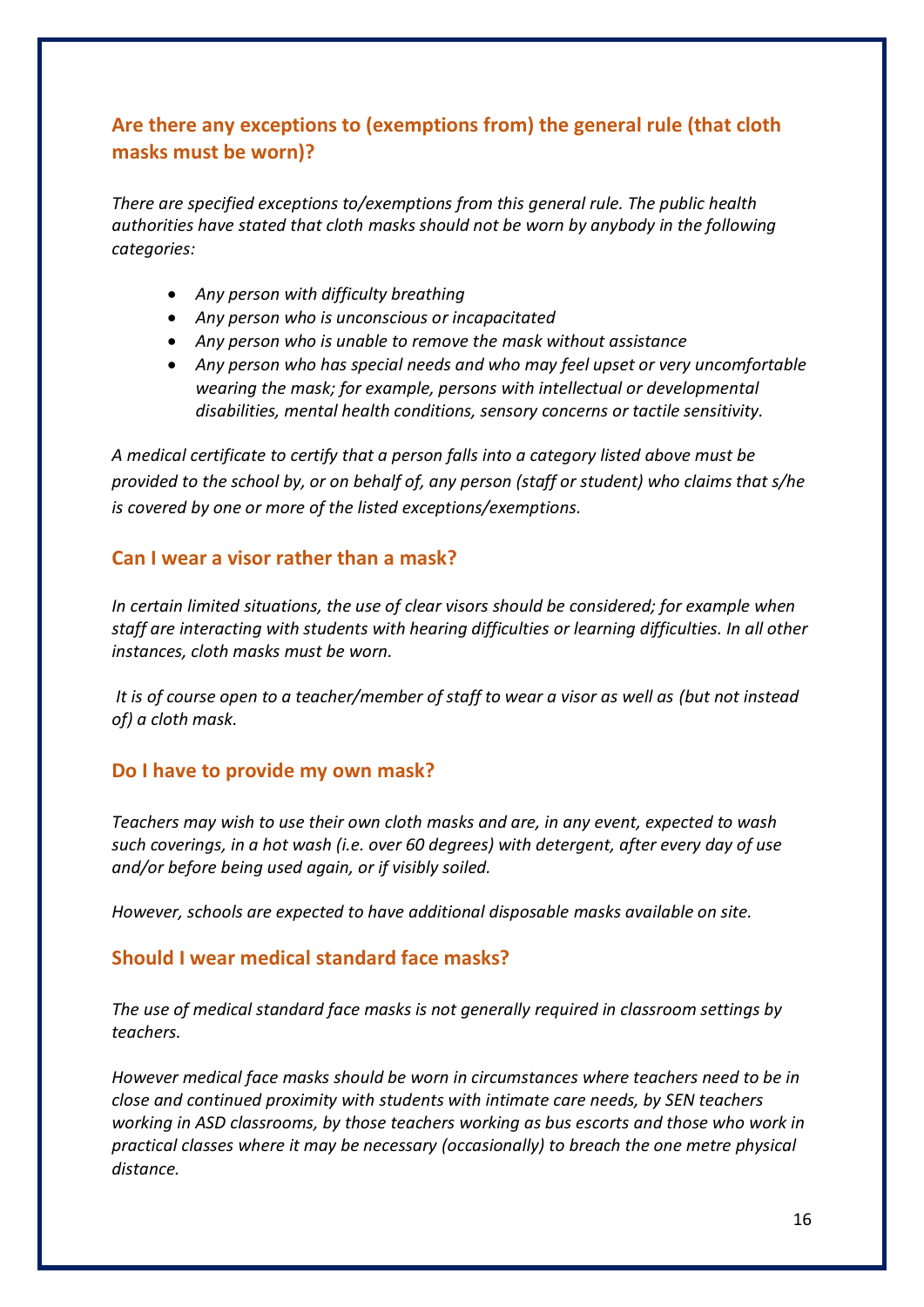*Where medical face masks are required, they should be purchased by the school and are available under the PPE procurement process.* 

# **My school has installed a perspex screen at my desk. Do I still have to wear a mask?**

*Yes.* 

*Teachers, in many instances, will be moving from room to room and should therefore wear a mask at all times. A perspex screen may be a useful additional protection but it cannot and does not reduce or remove the requirement that teachers wear masks. Nor does it reduce or remove the requirement for a minimum of 1 metre physical distancing.*

# **My school has installed a perspex screen at my desk. Is it ok if I just wear a visor?**

*No, other than in the limited circumstances set out above.* 

*Based on public health advice, the Government has stated that all teachers must wear a mask where it is not possible to maintain a physical distance of 2 metres, unless the teacher has breathing difficulties.* 

*Teachers, in many instances, will be moving from room to room and must therefore wear a mask, as opposed to a visor, unless working with a student with a hearing or learning difficulty, as specified above. It is of course open to a teacher/member of staff to wear a visor as well as (but not instead of) a mask.*

# **Am I required to wear masks in other areas of the school outside of my classroom, for example, in the staff room?**

*Yes. All teachers/members of staff must wear a mask where it is not possible to maintain a physical distance of 2 metres.*

# **Will I ever be required to wear additional PPE?**

*Some circumstances and/or work activities will require the wearing of additional PPE. These include, but are not limited to:*

- *Where a suspected case of COVID-19 is identified while at school*
- *Where a teacher is particularly vulnerable to infection but not categorised as being in the Very High Risk Group*
- *Where a teacher may be living with someone in the Very High Risk category*
- *When administering first aid*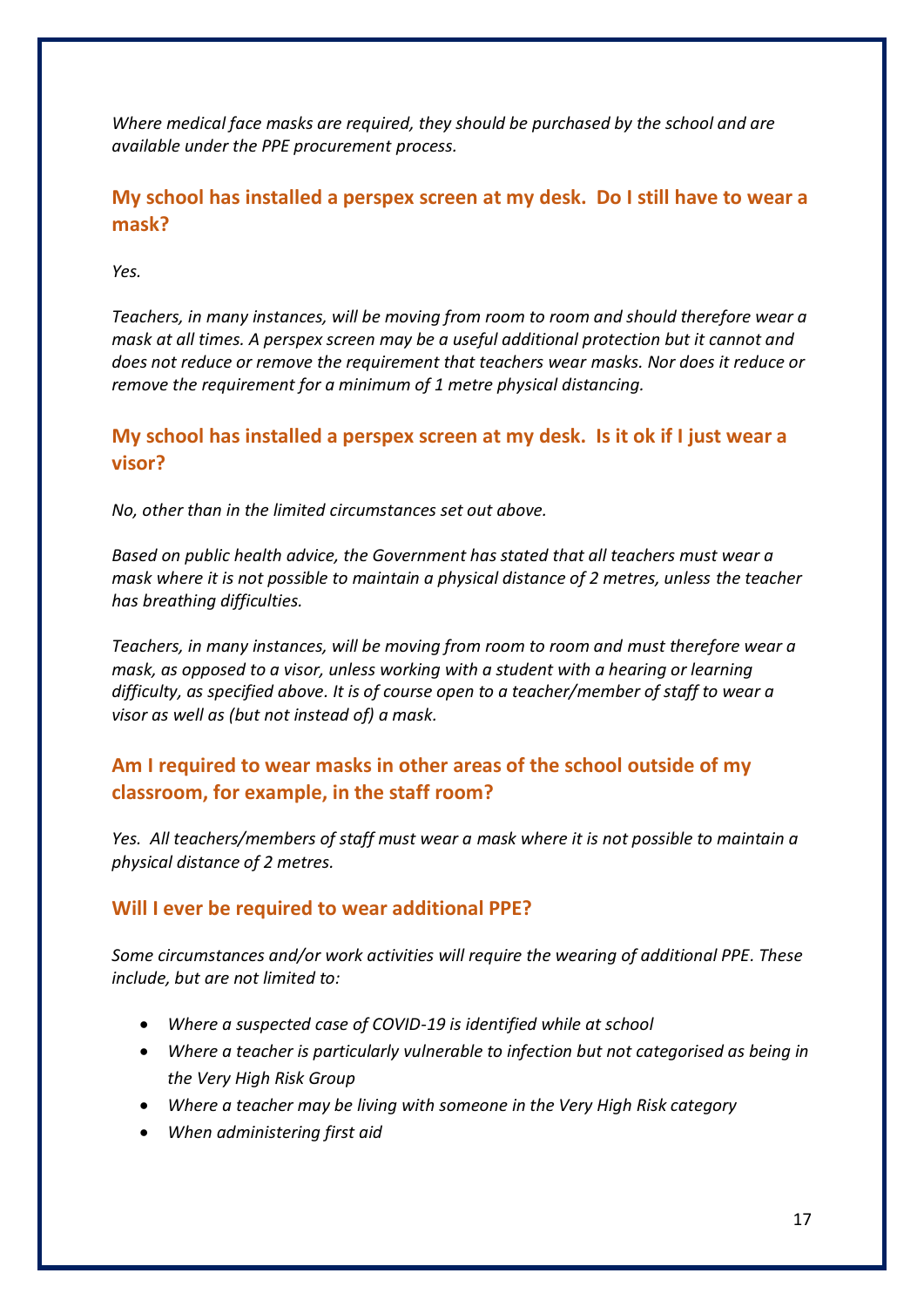# **Will students (including those under 13 in a post-primary school) be required to wear masks?**

*Yes. Masks must be worn by every student unless s/he:*

- *Has a difficulty breathing*
- *Is unconscious or incapacitated*
- *Is unable to remove the mask without assistance*
- *Has special needs and may feel upset or very uncomfortable wearing the mask; for example persons with intellectual or developmental disabilities, mental health conditions, sensory concerns or tactile sensitivity.*

*A medical certificate to certify that a student falls into a category listed above must be provided to the school by, or on behalf of, the student who claims that s/he is covered by one or more of the listed exceptions/exemptions.* 

*In circumstances where a medical certificate is not provided the student will be refused entry to the school.* 

## **Will students/staff be required to wear masks throughout the school day?**

*Yes. All students and teachers/members of staff must wear a mask where it is not possible to maintain a physical distance of 2 metres.*

# **What happens if a student (who is not exempt, as set out above) refuses to wear a mask?**

*A refusal by a student to wear a mask is a serious disciplinary offence and should be considered and treated as a serious breach under the school's code of behaviour, inclusive of the nationally agreed supplement to the code mandated by the Department of Education.* 

*The nationally agreed supplement has been provided to schools and must be adopted by a school's Board of Management/ETB.*

# **So there are two key measures to protect staff and student – physical distancing of no less than one metre and the compulsory wearing of masks?**

*Yes, that is correct. These are required and complementary. They both apply – not one or the other; both.*

# **Does reliance on compulsory mask wearing allow a school to abandon physical distancing or reduce it to less than one metre?**

*No. Absolutely not. Both measures are required.*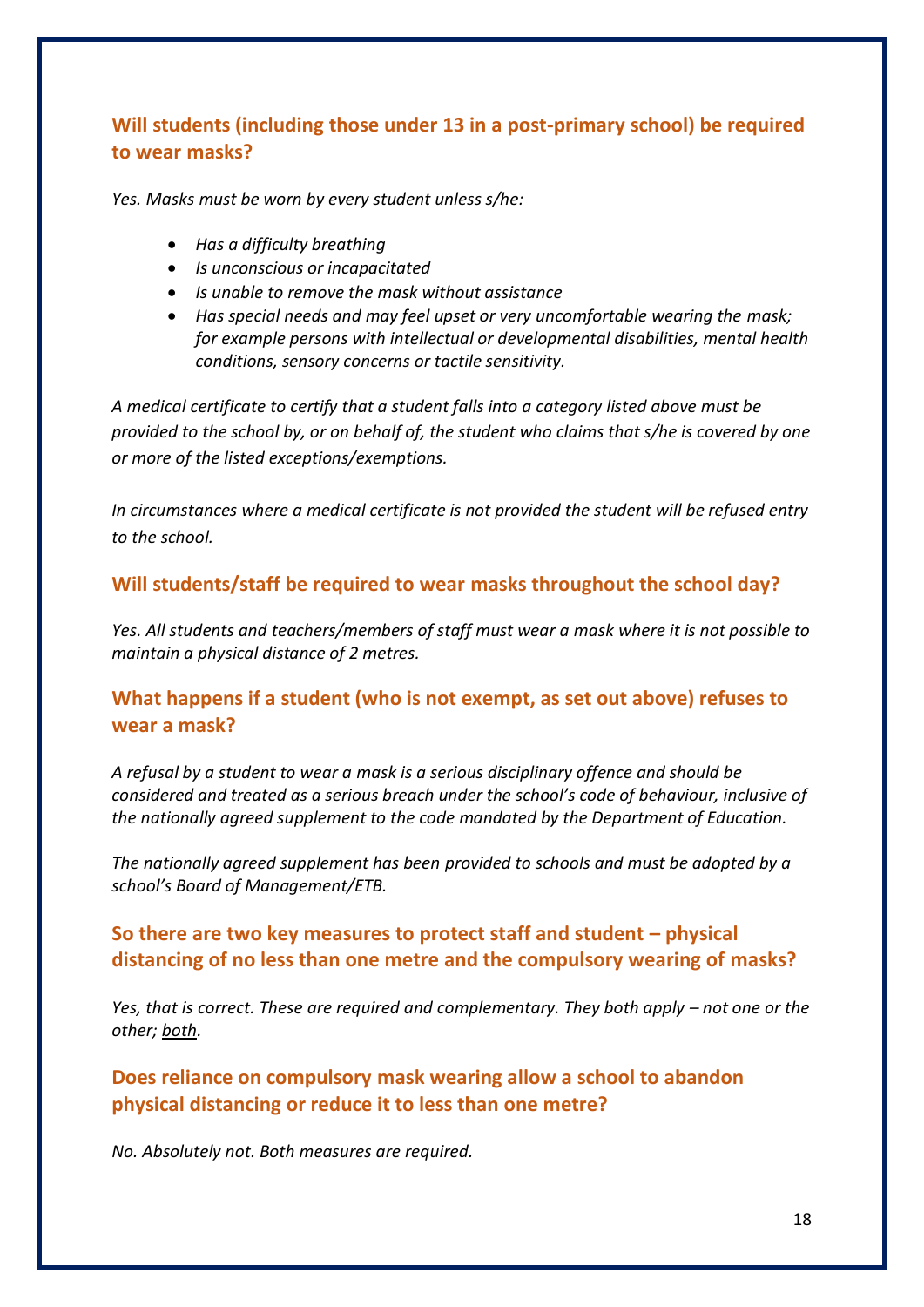**Does reliance on physical distancing allow a school to abandon compulsory mask wearing?**

*No. Absolutely not. Both measures are required.*

**Does the roll-out of the vaccination programme allow a school to abandon compulsory mask wearing and/or to abandon physical distancing or reduce it to less than one metre?**

*No. Absolutely not. All measures are still required. This has been confirmed by the public health authorities and the Department of Education. There is no relaxation of the mitigation measures and the threat represented by COVID-19 remains potent, not least because of the prevalence and transmissibility of the Delta variant.* 

# **COVID-19 Diagnosis**

#### **I have COVID-19 symptoms. Should I attend school?**

*No, absolutely not. You must not attend school. Symptoms of COVID-19 can be found at: <https://www2.hse.ie/conditions/covid19/symptoms/overview/>*

#### **What should I do if I develop symptoms of COVID-19 at school?**

*You must advise your school management immediately and follow the relevant procedures as set out in the school's COVID-19 Response Plan.*

# **What happens if a student presents with COVID-19 symptoms during the school day?**

*Each school's COVID-19 Response Plan must deal with this scenario. All staff must be advised of the procedure that applies in their school.*

#### **I have been diagnosed with COVID-19. Will I still get paid?**

*Yes. Special leave with pay will be granted by the school/ETB, for those teachers who have been diagnosed with COVID-19 or those who have been advised to self-isolate.*

To apply for special leave with pay, a teacher must complete the relevant **Appendix of** *CL42/2021 and return it to the school immediately. The completed form, which can be signed digitally, must be accompanied by appropriate HSE/medical certification to include the estimated date of fitness to return to work. The certification can be scanned and emailed to the school/ETB until you are fit to return to work and are in a position to provide the original version.*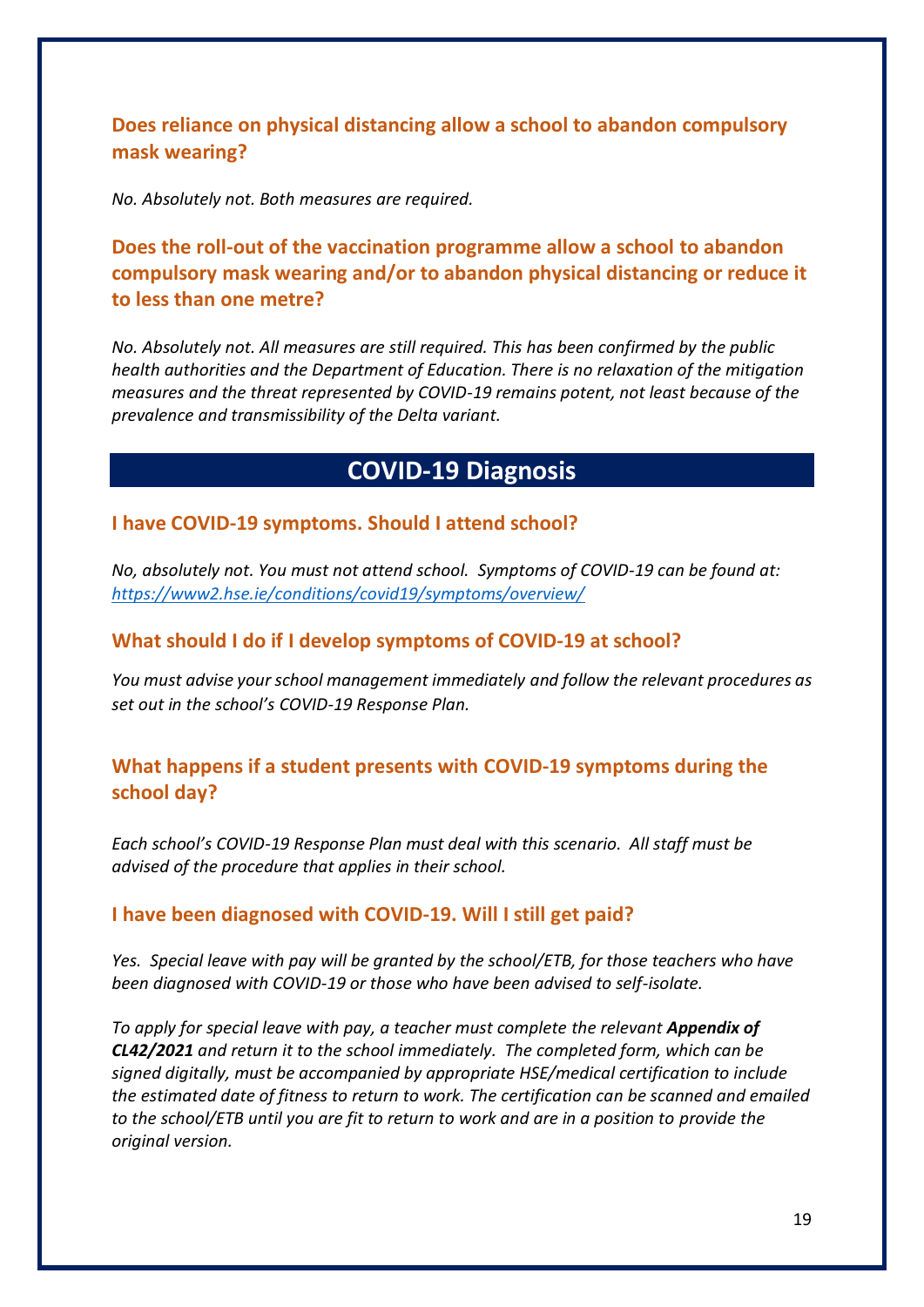# **I have been diagnosed with COVID-19. Must I advise my school/ETB?**

*Yes. A teacher must provide HSE/medical certification to the employer, to include estimated date of fitness to return to work. Where medical/HSE certification is unavailable, the employer can accept a copy of the HSE text message screen shot confirming the date/time of the COVID-19 test and the HSE text message confirming the COVID-19 test result, accompanied by the completed Application Form (Appendix to CL42/2021).*

#### **If I have been diagnosed with COVID-19. Will it affect my normal sick leave?**

*No. Special leave with pay is available and is separate to the normal sick leave scheme.*

# **Self-isolation**

#### **What is self-isolation?**

*Self-isolation means staying indoors and completely avoiding contact with other people. This includes other people in the household, as much as possible. A teacher with COVID-19 symptoms will be medically/HSE advised to self-isolate while he/she waits for a COVID-19 test appointment and test results.* 

#### **I have been advised to self-isolate. Will I still get paid?**

*Yes. Special leave with pay will be granted by the school/ETB, for those teachers who have been advised to self-isolate pending a COVID-19 test. A teacher must seek a COVID-19 test immediately upon experiencing symptoms of COVID-19 and/or being advised to self-isolate.*

*To apply for special leave with pay, a teacher must complete the relevant Appendix of CL42/2021 and return it to the school immediately. The completed form, which can be signed digitally, must be accompanied by appropriate HSE/medical certification to include estimated date of fitness to return to work. The certification can be scanned and emailed to the school/ETB until you are fit to return to work and are in a position to provide the original version.*

*Where medical/HSE certification is unavailable, the employer can accept a copy of the HSE text message screen shot confirming the date/time of the COVID-19 test and the HSE text message confirming the COVID-19 test result, accompanied by the completed Application Form.*

*If the COVID-19 test is positive the teacher remains on special leave with pay.*

*If the COVID-19 test is negative, following the period of self-isolation, and the teacher remains unwell, s/he reverts to the normal sick leave scheme.*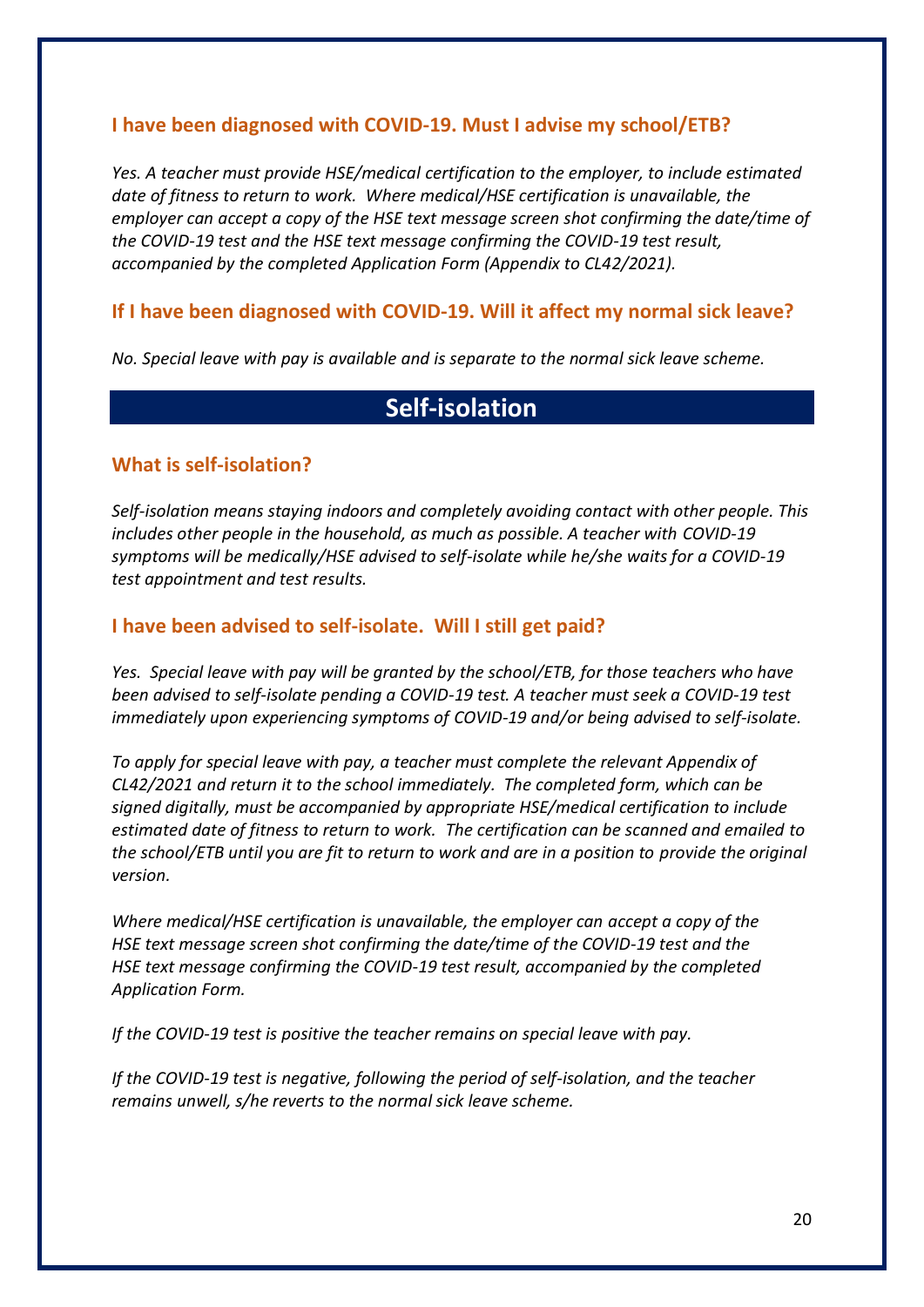# **Am I required to tell my school if I have been advised to self-isolate?**

*Yes. All teachers have a responsibility to adhere to Government guidelines as they relate to COVID-19. If school management becomes aware that a teacher attended school when s/he should have been self-isolating, they are expected to report this to the HSE. The matter may also have to be dealt with at local level.*

# **Close Contact**

**Whose responsibility is it to advise me that I have been in contact with a confirmed COVID-19 case/person? Is it the responsibility of the school or the HSE?**

*If you are a close contact of someone who has tested positive for COVID-19 you will receive either:*

- *a call from a Contact Tracer*
- *an alert on your mobile phone, if you're using the COVID Tracker app*

*Calls from contact tracers come up as a private number. You cannot contact a contact tracer directly or return a missed call. If you don't answer a call from a contact tracer, s/he will leave a message, if voicemail is activated on your phone. Contact tracers will let you know that they have tried to contact you. They will call you a few times, if necessary.*

*It is not the responsibility of the school to conduct contract tracing. However, schools are required to keep a contact log of all persons attending/visiting the school.*

#### **I have been in contact with a confirmed COVID-19 case/person. Should I attend school?**

*If you are fully vaccinated and have sufficient vaccine protection and do not have any COVID-19 symptoms you may be allowed to attend work. This will be determined by the HSE following a public health risk assessment.*

# **I have been advised that I am a close contact of a confirmed COVID-19 case/person and have been advised to restrict my movement. What happens?**

*If you have no COVID-19 symptoms you may still be medically/HSE advised to restrict your movements if you have been in close contact with a person who has a confirmed case of COVID-19 or if you live with someone who has COVID-19 symptoms. This will be determined by the HSE.*

**I have been advised that I am a close contact of a confirmed COVID-19 case/person and have been advised that, as I have sufficient vaccine protection, I can attend work as normal. Is this correct?** 

*Yes.*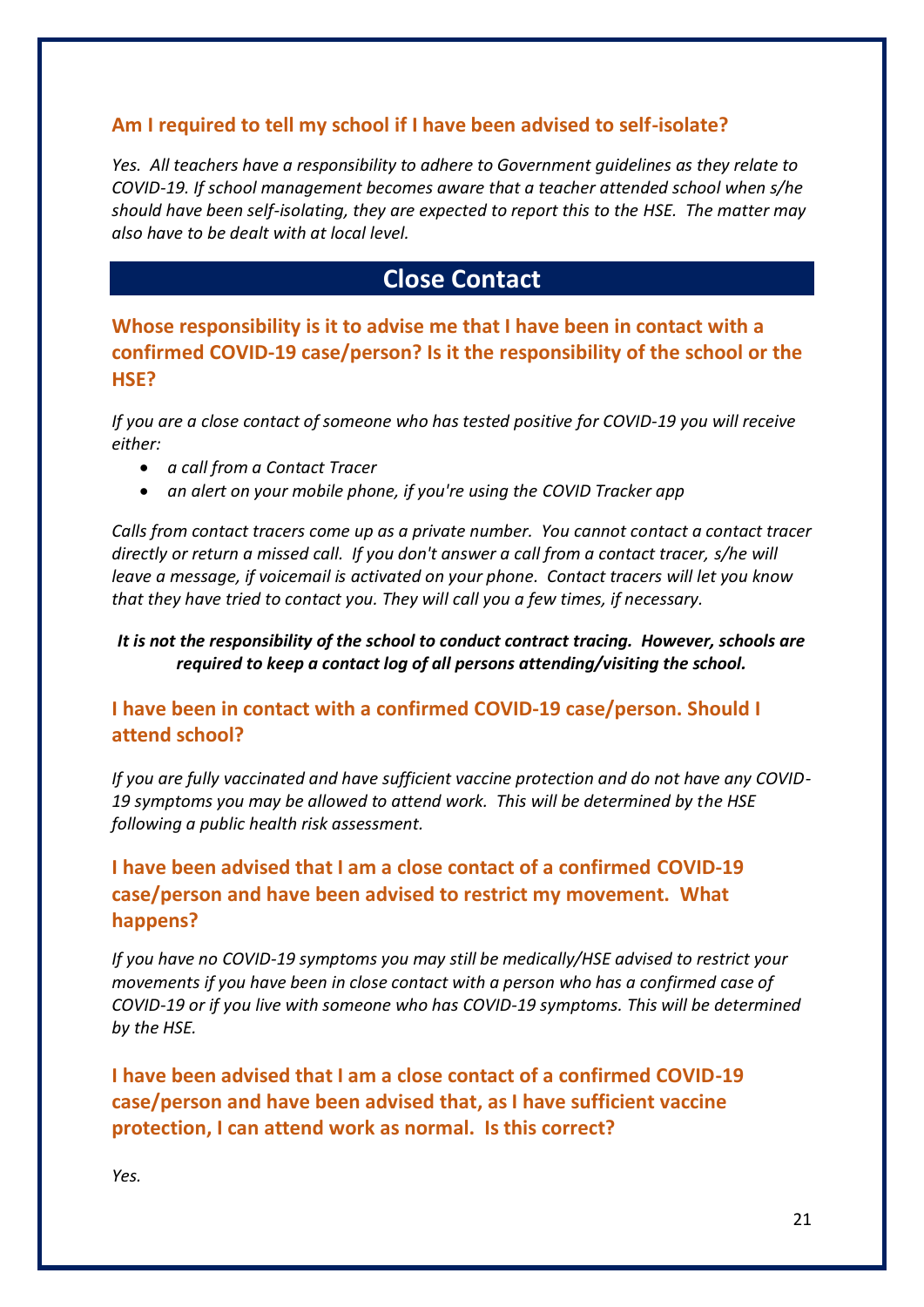*The HSE sets out the latest criteria for restricted movement, where an individual has been advised by the HSE she/he is a close contact of a confirmed COVID-19 case. Please refer to HSE link at: <https://www2.hse.ie/conditions/covid19/contact-tracing/close-casual-contact/>*

# **If I am advised to restrict my movement, am I required to teach online while restricting my movements?**

*If you are advised to restrict your movements and are not, yourself, symptomatic, you are medically fit for work and remain available for work. You will be assigned work which can be completed remotely and your employer must therefore facilitate alternative working arrangements to the maximum extent possible e.g. working from home.* 

*As there is a contractual obligation to work while well, all employees must co-operate with all such flexibilities while they are restricting their movements. Where an employee on restricted movement tests positive for COVID-19, the provisions (including special leave provisions) set out above apply.* 

# **Teacher with caring or childcare responsibilities or living with high risk or very high risk individual**

#### **I live with a high risk or very high risk individual, do I have to attend work?**

*Special leave with pay is not available for an employee who lives with a high risk or very high risk individual. However, a teacher may avail of other relevant leave provisions such as parental leave, parent's leave, carer's leave etc.*

# **I am required to care for a COVID-19 positive individual (e.g. child), what happens?**

*You can apply for restricted movement leave during the 10-day period of self-isolation for the 'person' who needs care and also for a further 7 days after the 'person's' period of selfisolation ends.* 

*You remain available for work and should be facilitated to work remotely for the 17-day consecutive period.*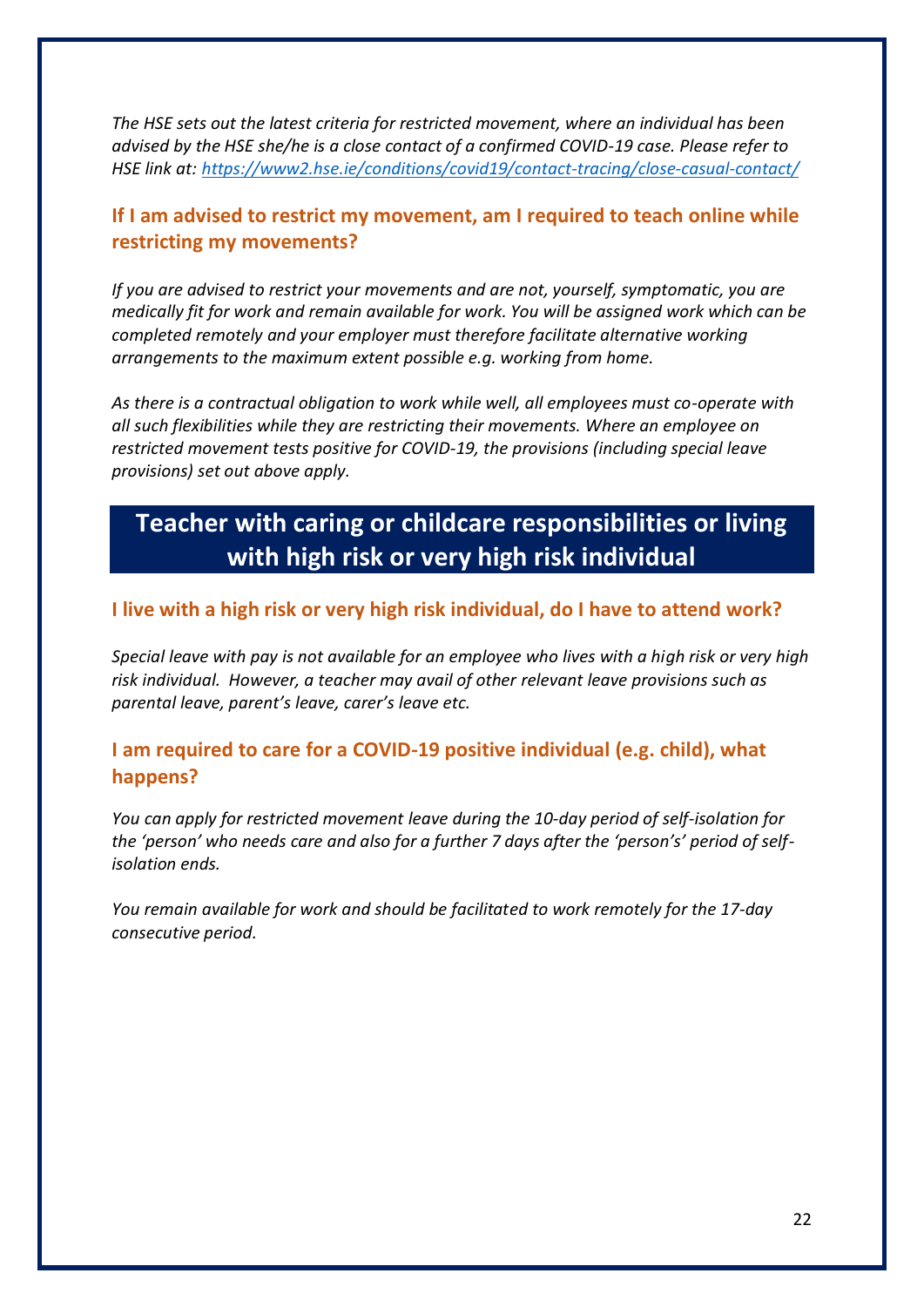# **COVID-19 Related Leave Provisions**

| <b>Scenario</b>                                                                                                                                                                                    | <b>Leave Provision</b>                                                                                                                                                                                                                                                     | Paid     |
|----------------------------------------------------------------------------------------------------------------------------------------------------------------------------------------------------|----------------------------------------------------------------------------------------------------------------------------------------------------------------------------------------------------------------------------------------------------------------------------|----------|
|                                                                                                                                                                                                    |                                                                                                                                                                                                                                                                            | (yes/no) |
| I have COVID-19 symptoms and I am<br>waiting for a medical assessment to<br>determine if a COVID-19 test is required<br>(irrespective of whether I have<br>significant vaccine protection or not). | Special Leave with Pay                                                                                                                                                                                                                                                     | Yes      |
| I have COVID-19 symptoms and I have<br>been advised by GP/HSE to attend for a<br>COVID-19 test and I am waiting for the<br>test and test result.                                                   | Special Leave with Pay                                                                                                                                                                                                                                                     | Yes      |
| I have COVID-19 symptoms and I have<br>been notified of a negative COVID-19<br>test result but have been advised by the<br>HSE to attend for a second test.                                        | Special Leave with Pay                                                                                                                                                                                                                                                     | Yes      |
| I have COVID-19 symptoms and I have<br>been notified of a positive COVID-19<br>test result.                                                                                                        | Special Leave with Pay (COVID-<br>19: Diagnosis) applies during<br>this period, up to maximum of<br>of 28 days.<br>Where the absence extends<br>beyond 28 days, the employee is<br>recorded as absent on Sick<br>Leave, unless the criteria set out<br>in CL42/2021 apply. | Yes      |
| I have COVID-19 symptoms, have been<br>notified of a positive COVID-19 test<br>result and I am absent beyond the 28-<br>day period.                                                                | Special Leave with Pay may be<br>extended by the employer<br>beyond 28 days where the<br>criteria as set out in CL42/2021<br>are met.                                                                                                                                      | Yes      |
| I have no COVID-19 symptoms and was<br>a close contact of a confirmed COVID-<br>19 case. I have been notified of a<br>positive test result.                                                        | Special Leave with Pay                                                                                                                                                                                                                                                     | Yes      |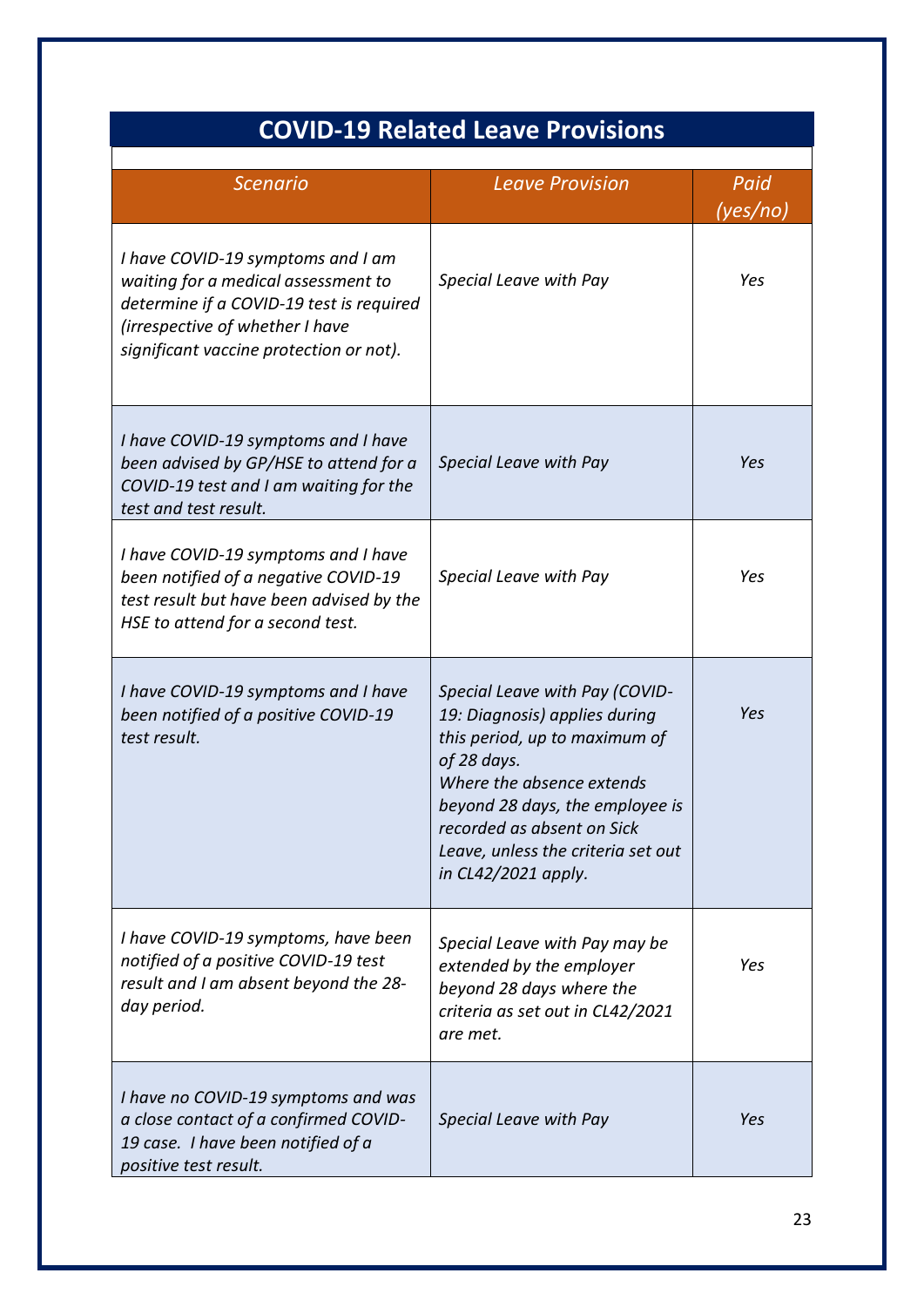| <b>Scenario</b>                                                                                                                                                                                                                          | <b>Leave Provision</b>                                                                  | Paid                                                                          |  |  |
|------------------------------------------------------------------------------------------------------------------------------------------------------------------------------------------------------------------------------------------|-----------------------------------------------------------------------------------------|-------------------------------------------------------------------------------|--|--|
|                                                                                                                                                                                                                                          |                                                                                         | (yes/no)                                                                      |  |  |
| I do not have significant vaccine<br>protection, have no COVID-19<br>symptoms and have been advised by<br>HSE Contact Tracing Team that I am a<br>close contact of a confirmed COVID-19<br>case. A COVID-19 test is arranged for<br>me.  | Restricted movement leave until<br>test result is known                                 | Yes                                                                           |  |  |
| I (regardless of vaccination status) have<br>no COVID-19 symptoms and have been<br>advised by HSE Contact Tracing Team<br>that I am a close contact of a confirmed<br>COVID-19 variant of concern case.                                  | Restricted movement leave until<br>test result is known                                 | Yes                                                                           |  |  |
| I have no COVID-19 symptoms, have<br>significant vaccine protection or have<br>previously recovered from COVID-19<br>and have been advised by the HSE<br>Contact Tracing Team that I am a close<br>contact of a confirmed COVID-19 case. | No leave provision - attend<br>work                                                     | N/A                                                                           |  |  |
| I have no COVID-19 symptoms and live<br>with a 'person' who has COVID-19<br>symptoms. This 'person' must arrange a<br>COVID-19 test.                                                                                                     | Restricted movement leave until<br>test result is known                                 | Yes                                                                           |  |  |
| I am concerned that I have COVID-19<br>symptoms, but GP advises that I do not<br>meet the criteria for a COVID-19 test. I<br>am advised by the GP to restrict my<br>movements until I am 48 hours<br>symptom free.                       | Sick leave if not fit to work.<br>Restricted movement leave if fit<br>to work remotely. | Yes - if paid<br>sick leave<br>remaining<br>$Yes -$<br>restricted<br>movement |  |  |
| I have COVID-19 symptoms and have<br>been notified of a negative COVID-19<br>test result and have been advised by<br>the HSE to self-isolate until I am 48<br>hours symptom free                                                         | Sick leave if not fit to work.<br>Restricted movement leave if fit<br>to work remotely. | Yes - if sick<br>leave<br>remaining<br>$Yes -$<br>restricted<br>movement      |  |  |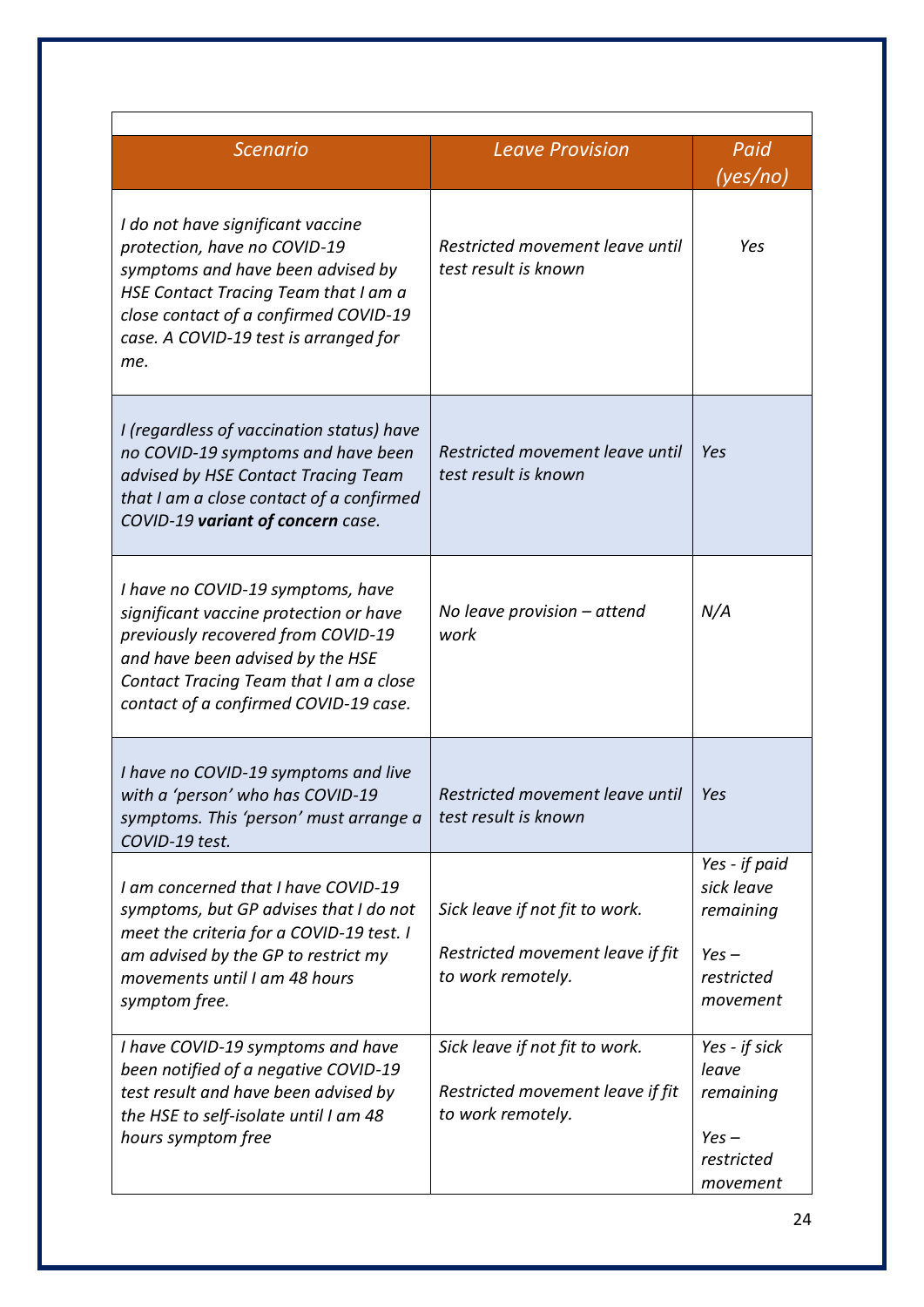| <b>Scenario</b>                                                                                                                                                                                                                  | <b>Leave Provision</b>                                                                                                                                                                                       | Paid<br>(yes/no) |  |
|----------------------------------------------------------------------------------------------------------------------------------------------------------------------------------------------------------------------------------|--------------------------------------------------------------------------------------------------------------------------------------------------------------------------------------------------------------|------------------|--|
| I am providing care to a 'person' (e.g.,<br>young child) who is a confirmed COVID-<br>19 case.                                                                                                                                   | <b>Restricted Movement leave</b><br>during the 10-day period of self-<br>isolation for the 'person' who<br>needs care and also for a further<br>7 days after the 'person's'<br>period of self-isolation ends | Yes              |  |
| I am concerned that I may be a close or<br>casual contact of a confirmed COVID-19<br>case.                                                                                                                                       | No leave provision and should<br>attend for work unless advised<br>differently by the HSE Contact<br><b>Tracing Team</b>                                                                                     | N/A              |  |
| I do not have COVID-19 symptoms, but I<br>live with a 'person' who is a close<br>contact of a confirmed case. The<br>'person' feels well so therefore the<br>other household members do not need<br>to restrict their movements. | No leave provision and should<br>attend for work                                                                                                                                                             | N/A              |  |

# **Travel Abroad**

# **What happens if I wish to travel abroad before going back to school or during Christmas or mid-term breaks?**

*Where there is an intention to undertake travel overseas to any country which requires a restricted movement period on return to Ireland, an employee must make provision by way of an Unpaid Leave application, in advance, for that period of restricted movement, where it falls on their return to work due date.* 

*The travel advice that pertains at the time of travel will apply to all staff and students.*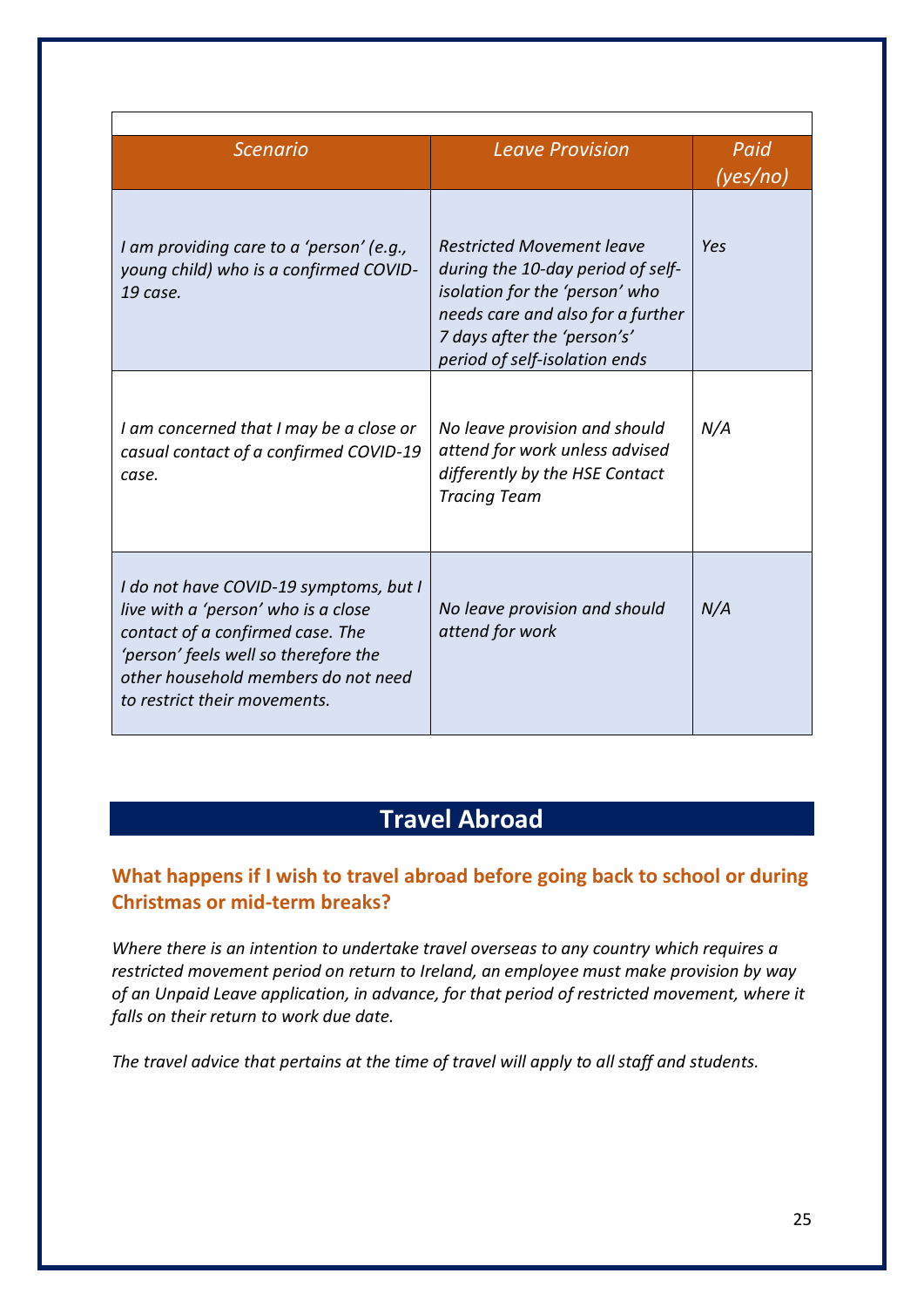# **Staff Rooms**

#### **My school staff room has been converted into a classroom. Is this allowed?**

*The staff room should only be used as a classroom where school management has exhausted all other options and management informs staff of all other options explored.*

*Where a staff room is being used as a classroom, school management should provide a suitable alternative facility for staff.* 

## **What is the physical distancing requirement for the staff room?**

*In staff rooms and canteens, the physical distance of 2 metres should be maintained where possible. In exceptional circumstances where 2 metres cannot be achieved, a minimum of one metre physical distance (i.e. of clear space between the shoulder of one person and the shoulder of the next person) is required.* 

*Consideration should be given to formation of staff pods or teams who work together and who can take breaks together*.

## **What is the physical distancing requirement for staff meetings?**

*When organising staff meetings, school management should make every possible effort to hold them remotely.*

*If corporeal meetings are held they should comprise small groups. In every instance, 2 metres physical distancing must be maintained.* 

#### **What about other gatherings, assemblies etc.?**

*School management should make every possible effort to hold such gatherings/assemblies remotely. Large corporeal gatherings, including large full school/year group assemblies in one physical space, should be avoided.*

*As was the case in the past year, the TUI will assist members in circumstances where school management proposes to convene a meeting/gathering/assembly that is not in compliance with this advice.* 

# **If the staff room in my school/centre/college is being used as a classroom, is my employer required to provide suitable alternative facilities for staff?**

*Yes. The employer is required either to provide suitable and adequate facilities to allow employees to eat and drink any meals or beverages or to have arrangements in place to allow employees access to other suitable and adequate facilities.*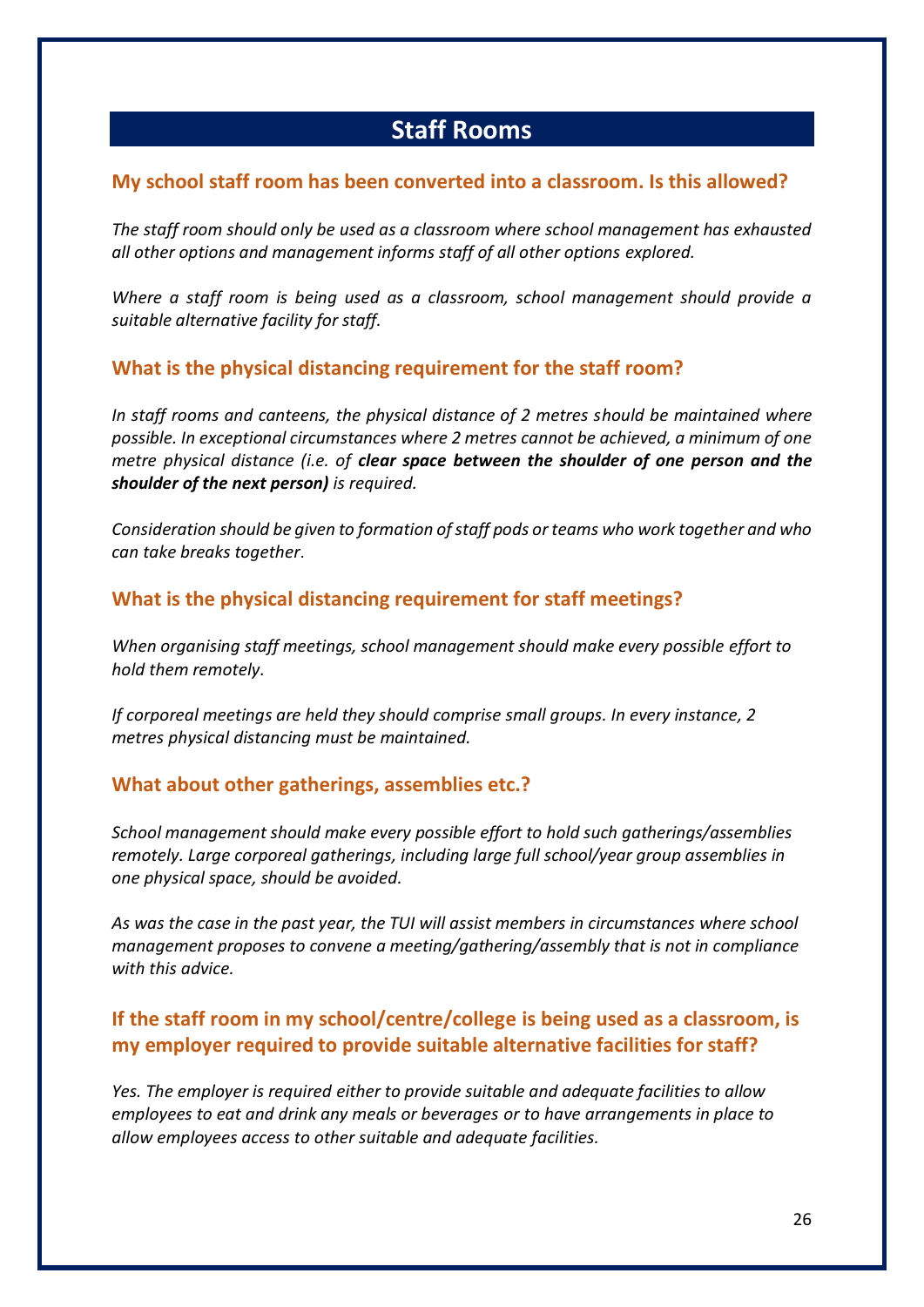*Any facilities provided or made available for use by employees must have means for boiling water.*

*Table surfaces should be easy to clean. Sitting facilities/seating should have back supports. The area should have adequate lighting and heating.*

*All members should familiarise themselves with the guidelines as provided by the Health and Safety Authority which are available at this link -*

*[https://www.hsa.ie/eng/Publications\\_and\\_Forms/Publications/General\\_Application\\_Regula](https://www.hsa.ie/eng/Publications_and_Forms/Publications/General_Application_Regulations/gen_apps_workplace.pdf) [tions/gen\\_apps\\_workplace.pdf](https://www.hsa.ie/eng/Publications_and_Forms/Publications/General_Application_Regulations/gen_apps_workplace.pdf)*

**Local management has said that because the staff room is being used for classes and space is at a premium, staff will have to eat their lunch/drink their tea in their cars/in the school yard/in the local park/in a local café. Is that acceptable?**

*No.* 

*As set out above, management must either provide suitable and adequate facilities or have arrangements in place to allow employees access to other suitable and adequate facilities. A car, school yard, local park or café would not be suitable and/or adequate.*

**Local management has said that because the staff room is being used for classes and space is at a premium, staff will have to eat their lunch/drink their tea in a classroom while supervising students. Is that acceptable?**

*No.* 

*Under the Organisation of Working Time Act, employees have an entitlement to scheduled breaks, including lunch breaks. You cannot be required to supervise students while on such a break, as supervision is work and a break is a break from work.*

# **What should I do if management refuses to provide or put arrangements in place to allow employees access to suitable and adequate facilities?**

*In the first instance, the Lead Worker Representative should be informed and requested to make representations to management. If this does not lead to a swift resolution of the matter, TUI members should follow the 'Procedure for Dealing with Health and Safety Concerns in Schools/Colleges/Centres/IoTs/TUs owing to COVID-19'.*

*You should also inform the TUI Workplace Committee which should, in turn, proceed in accordance with the procedure/steps set out later in these FAQs and keep the members and the local Branch officers advised of progress.*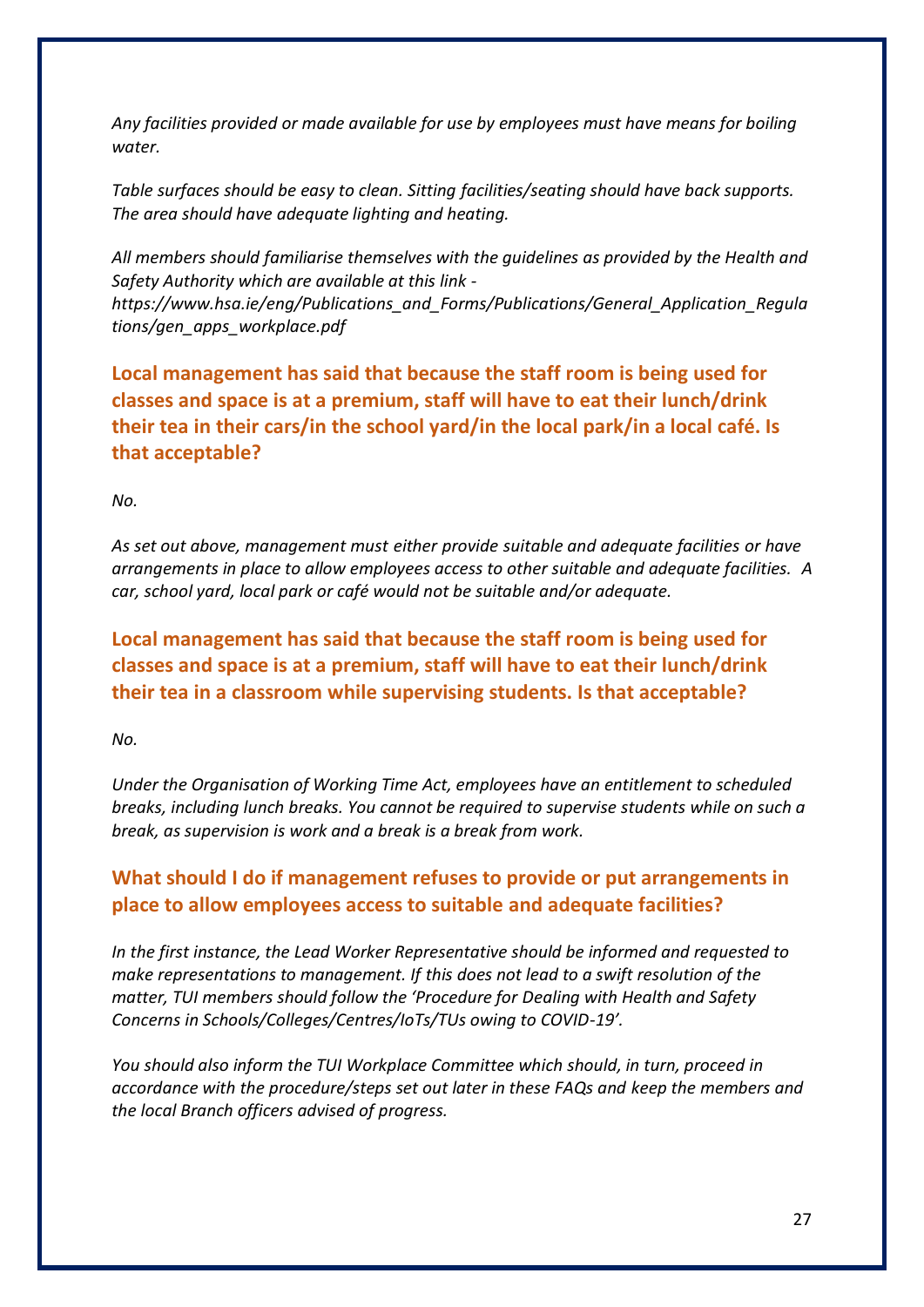# **Extra-Curricular Activities**

## **Can extra-curricular activities still take place?**

*The primary focus for all schools is on re-opening for classes and sustaining that re-opening. Following consultation with staff, schools may decide to commence extra-curricular activities that comply with public health guidelines. Before doing so, a risk assessment of the activity, as it relates to COVID-19, must take place and the activity can only proceed if it adheres to the public health advice applicable at the time. If the activity is governed by a national body, the guidelines of that body must also be adhered to.*

# **Access to school**

# **Can visitors be permitted entry to my school?**

*Attendance by visitors to school is restricted to those attending for essential reasons only and will only be allowed with prior arrangement with the school principal.*

# **Is my school required to keep a contact log for all those attending or visiting the school?**

*Yes.*

# **Meetings with Parents/Guardians**

## **Is it possible to meet with parents/guardians in a physical setting?**

*Communication with parents/guardians should transact remotely i.e. by phone/text. If necessary, communication may transact on a virtual platform used by the school (Microsoft Teams, Zoom, Google Classroom etc.).* 

*If it is deemed essential and necessary to meet parents/guardians in a physical setting, this must transact by an appointment process only. The meeting must take place in a room where social distancing of 2 metres can be strictly maintained and which has been cleaned before and – will be cleaned again after - the visit.*

# **Croke Park Hours**

## **Should Croke Park Hours- related activities take place this year?**

*Yes. Under National Pay Agreements including:*

• *Public Service Agreement (aka 'Croke Park Agreement') and continued under:*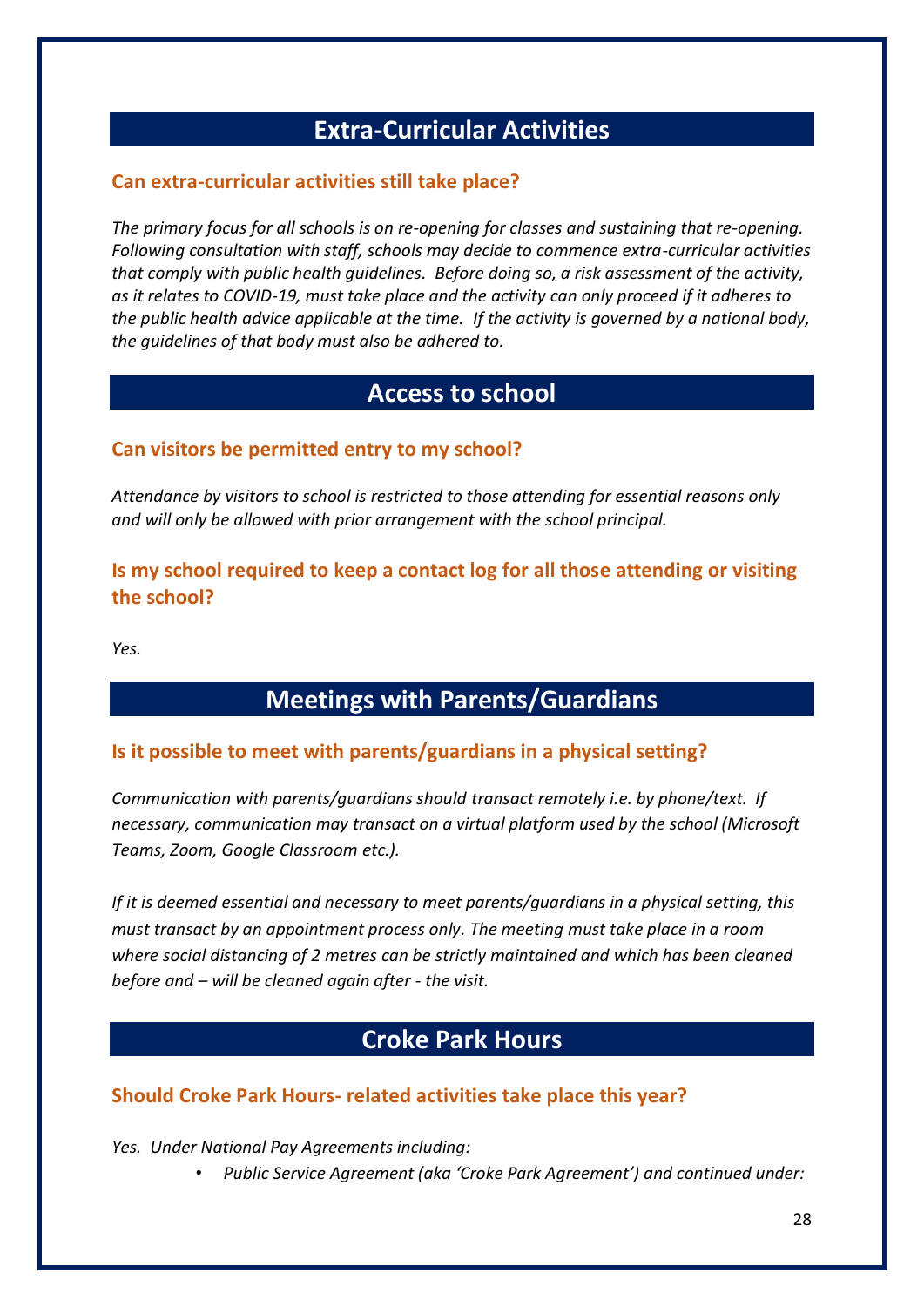- *Haddington Road Agreement (HRA)*
- *Lansdowne Road Agreement (LRA)*
- *Public Service Stability Agreement (PSSA) and*
- *Building Momentum Agreement*

*an additional 33 hours per annum (Croke Park Hours) is required of teachers to facilitate, at the discretion of management in the case of 23 such hours:* 

- *School Planning & Policy Development*
- *Staff Meetings*
- *Additional Parent Teacher Meetings*
- *Continuing Professional Development*
- *Induction*
- *Supervision and Substitution*

## **Should Croke Park Hours-related activities take place corporeally this year?**

*When organising Croke Park meetings, school management should make every possible effort to hold them remotely or in small groups. Large gatherings in one physical space should be avoided. In the case of any corporeal meeting, 2 metre physical distancing must be strictly maintained.*

# **School management is looking to change the Croke Park schedule for the 2021/22 school year that was agreed in April/May. is this allowed?**

- *Before the end of the school year (i.e. in May 2021), the calendar for the use of the 23 hours in the next academic year (2021/2022) must have been agreed by staff, after consultation and consensus (as appropriate).*
- *The agreed calendar of usage of the 23 hours must be made available to the school community at the commencement of each school year.*
- *This calendar can subsequently be changed only in exceptional circumstances and only following consultation and consensus (as appropriate). A staff meeting should be called for the purpose of considering and responding to a written proposal to change the agreed calendar.*
- *Any attempt by management to impose a changed calendar is unacceptable, a breach of a national collective agreement and must be reported to the local TUI Branch officers and Area Representative as a matter of urgency.*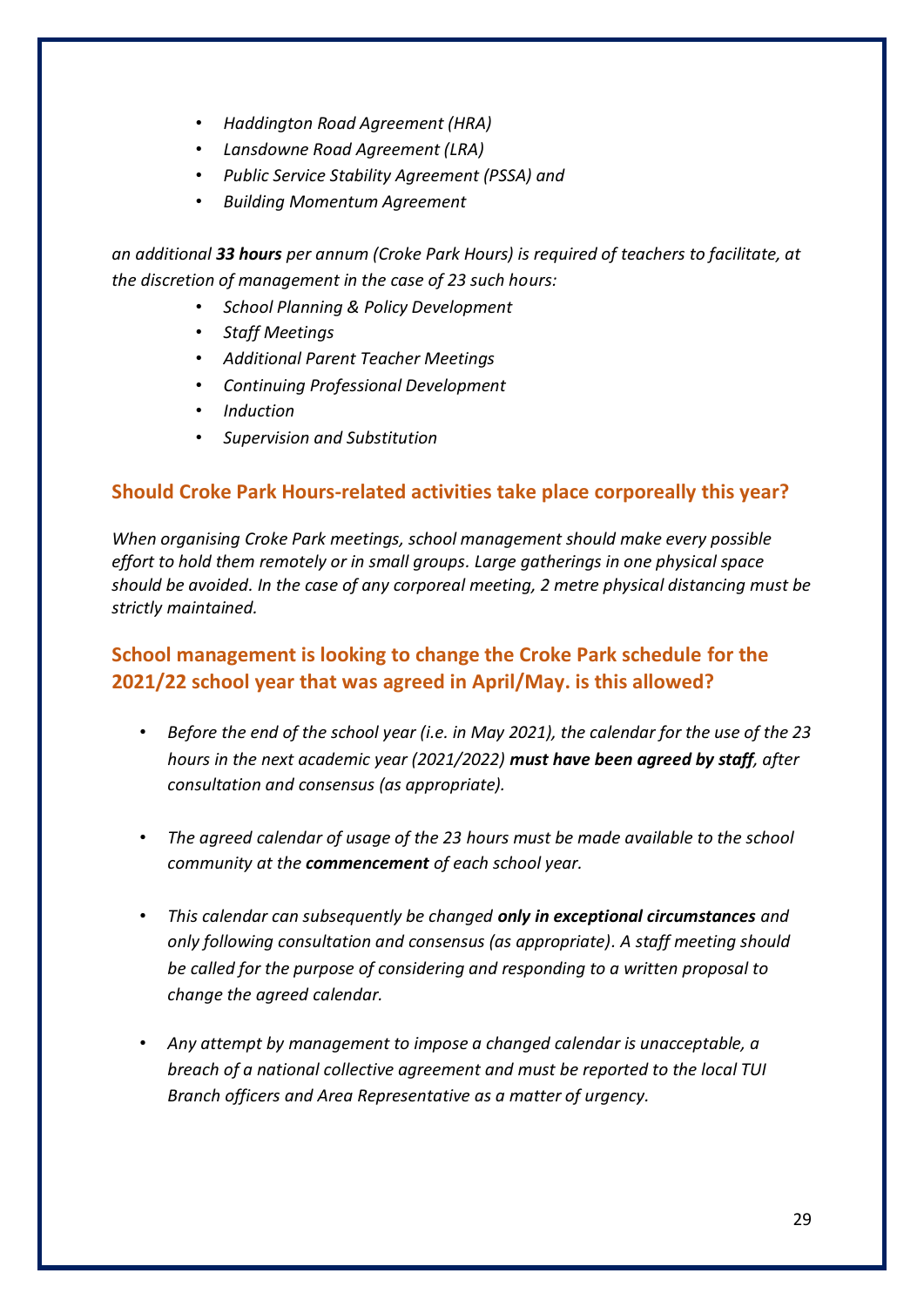# **Additional Supervision in Schools**

#### **Why will more supervision be required in schools this year?**

*Additional supervision will be required to support and maintain social/physical distancing in schools. There will be a requirement for more supervision before and after school, at break times and at lunchtime. In addition, more entry and exit points will continue to be used by schools this year and these will need to be supervised. Areas such as bathrooms and locker areas (if lockers are permitted for use this year) will also require extra vigilance.* 

#### **Am I required to undertake extra supervision this year?**

*No. Undertaking this additional supervision is strictly voluntary, as was the case in 2020/21. It is entirely separate from the S&S scheme.*

# **Is there a change in the quantum of supervision required from a teacher who is engaged in the S&S scheme?**

*No. The level of supervision required from a teacher under the S&S scheme should be no more than the level of supervision that was required previously.*

# **If I am currently in the S&S scheme and I undertake additional supervision, how will I be paid?**

*You will be paid for any additional supervision carried out in any given week in 2021/22 that is over and above the weekly level of supervision you carried out under your contracted, compulsory S&S liability.*

# **How much supervision am I required to do, under normal circumstances, if I am in the compulsory S&S scheme?**

*Under an agreement reached at the Teachers' Conciliation Council, a teacher cannot be required to engage in supervision for more than 50 minutes in a given week. A teacher, may, following consultation and agreement, undertake more than 50 minutes.*

*However, if in 2020/2021 you were, for example, undertaking 45 minutes of supervision per week (say, 30 mins at lunchtime and a 15 minute break) under the compulsory S&S scheme, any additional supervision (i.e. above 45 minutes) undertaken in a given week in the 2021/22 school year, must be paid as additional supervision.*

# **If I am a Deputy Principal or Principal, can I opt to undertake and get paid for additional supervision under the additional scheme?**

*Yes, provided you are also in the S&S scheme (on the roster) already.*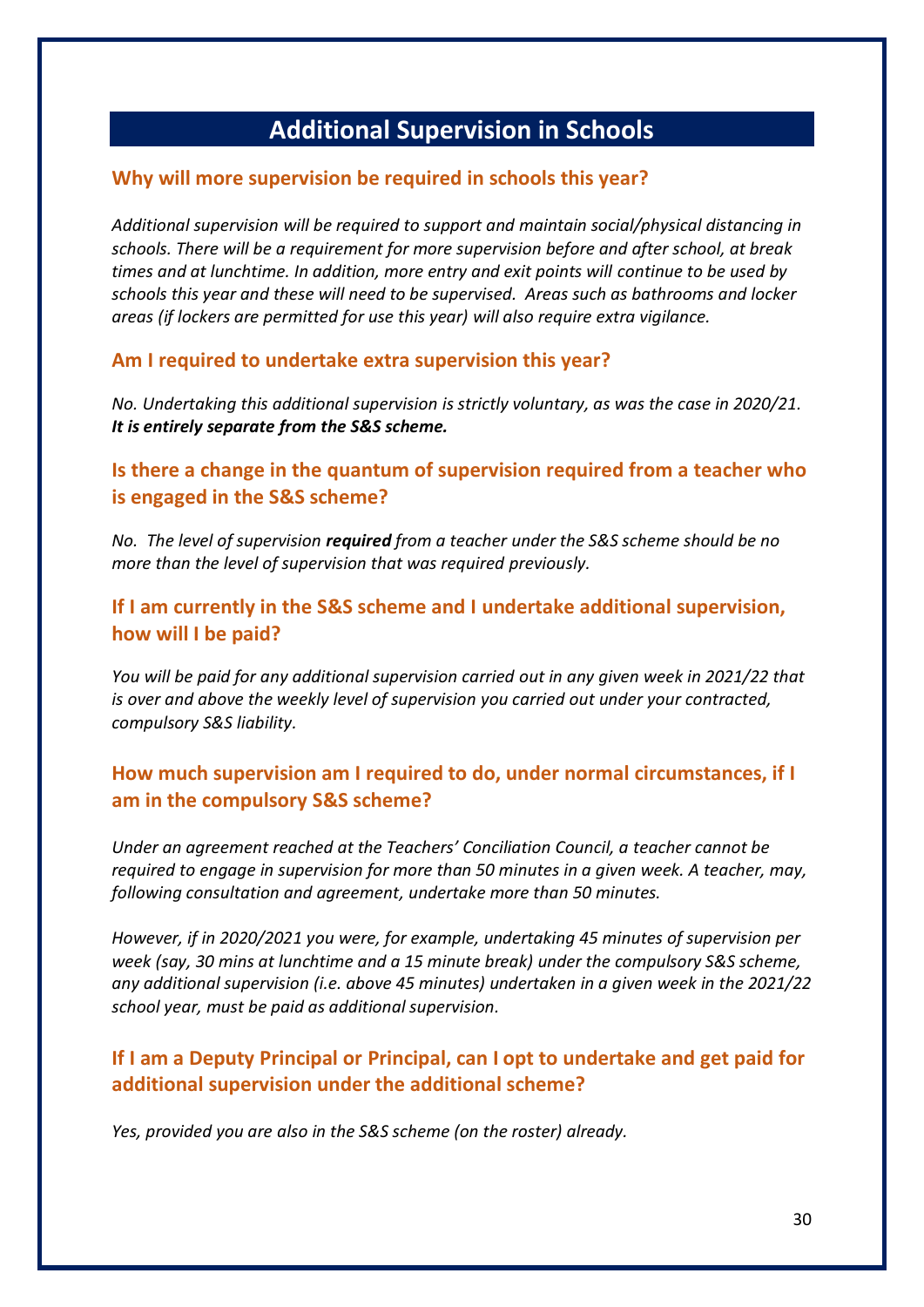# **If I normally undertake 50 minutes per week supervision under the S&S scheme, and I agree to do an extra 30 minutes additional supervision for this year only will I be paid extra for it?**

*Yes. A teacher will be paid for additional supervision carried out on a weekly basis in 2021/22 that is over and above the weekly level of supervision carried out by the teacher under their compulsory S&S liability in 2020/21.*

## **How will the additional supervision be allocated within the school?**

*Following representations by the TUI, additional supervision will be offered in the following order:*

- *Part-time teachers employed in the school who are not currently opted out of the S&S scheme, then*
- *Full-time teachers employed in the school who are not currently opted out of the S&S scheme, then*
- *Teachers employed in the school who are currently opted out of the S&S scheme whether employed on a part-time or full-time basis, then*
- *A PME student who is undertaking the school placement element of her/his PME course in that school may be offered supervision. Where this occurs, the student should as far as possible carry out supervision in an area of the school where they have contact with a teacher colleague.*
- *Where additional supervision hours remain after the above sequence has been exhausted, school management may source and recruit personnel to provide supervision services.*

# **If I commit to additional supervision this year, will I be compelled to do it in other years?**

## *No.*

# **I am prepared to provide additional supervision until Christmas: can I do this?**

*Teachers should consult with school management in this regard. There is nothing prohibiting this approach by a teacher.*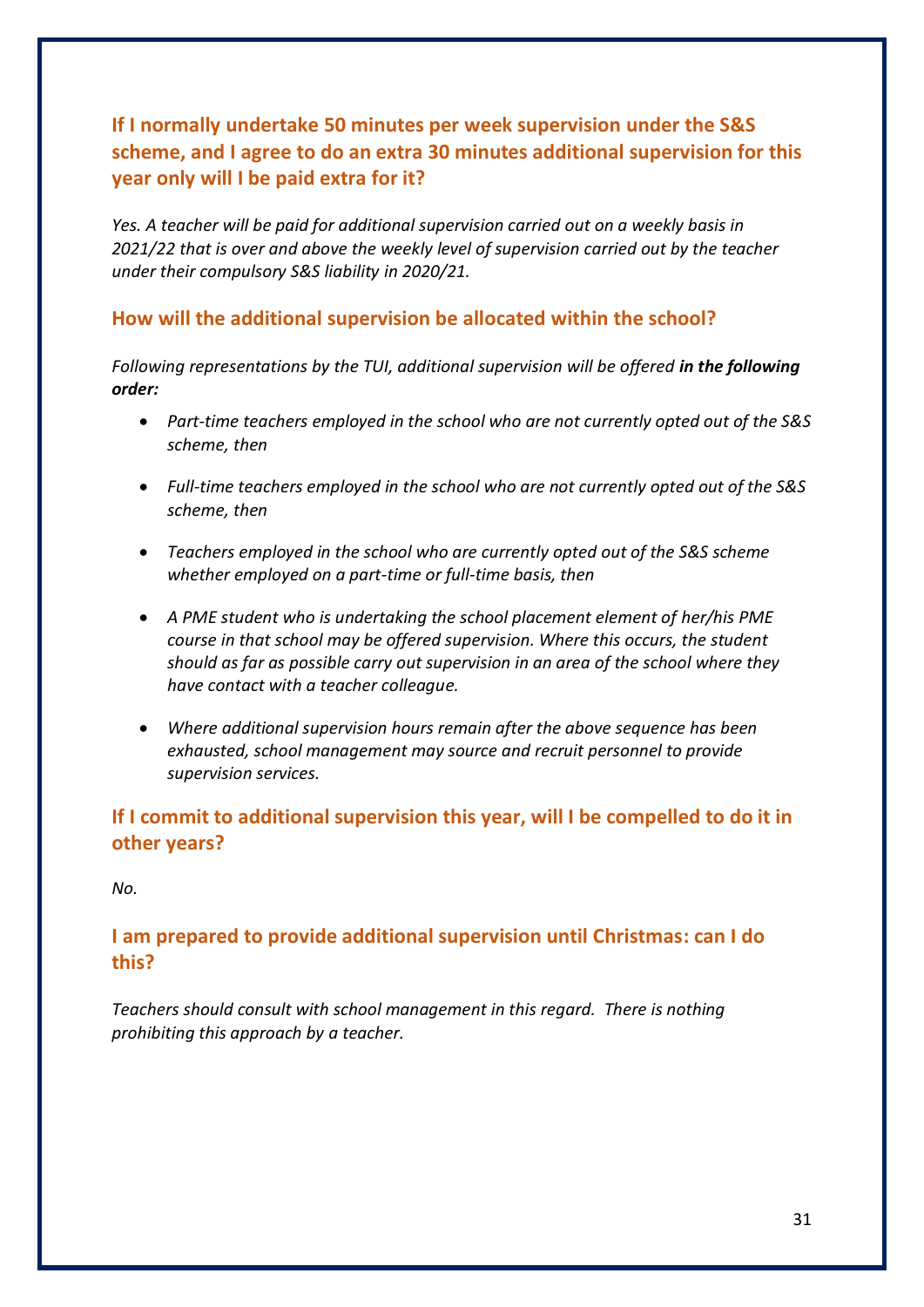# **Compliance issues**

# **I have a student who deliberately flouts the COVID-19 Response Plan; for example, by refusing to comply with hand hygiene or social distancing. What happens?**

*Any breach of the COVID-19 response plan or any action/inaction that puts the health and safety of teachers, other staff or other students at risk is a serious disciplinary offence and should be considered and treated as a serious breach under the school's code of behaviour.*

# **What are my Health and Safety (H&S) responsibilities in terms of COVID-19?**

*Employers and all employees in a school have responsibilities and duties. An employee, must:* 

- *Comply with the school/college/centre COVID-19 Response plan; for example, by maintaining physical distancing, wearing masks and practising good hand hygiene*
- *Comply with safety and health legislation*
- *Take reasonable care to protect her/his own safety, health and welfare and that of any other person who may be affected by her/his acts or omissions at work*
- *Co-operate with the employer and any other person to enable them to comply with health and safety legislation*
- *Not engage in improper conduct or other behaviour which could endanger his or her safety, health and welfare or that of any other person.*

## **What is the procedure for dealing with COVID-19 Health & Safety concerns?**

*The COVID-19 response plan makes provision for a workplace to have a Lead Worker Representative (LWR). In the first instance, concerns or issues that arise are processed in accordance with the procedures specified in the COVID-19 Response Plan.* 

# **What if COVID-19 Health & Safety concerns are not appropriately addressed by school management? Will the TUI intervene?**

*If the procedures specified in the COVID-19 Response are not applied in a fair, transparent and prompt manner or if the issue is not satisfactorily resolved, the TUI reserves the right to act on behalf of members to protect their health and safety, as outlined in the following steps.*

#### **Step one:**

*If a TUI member wishes to raise a COVID-19 related health and safety issue in a school/college/centre s/he should, in the first instance, inform the Lead Worker Representative (LWR). The member should also advise the TUI Workplace Committee (WPC) and the WPC should keep a record of this.*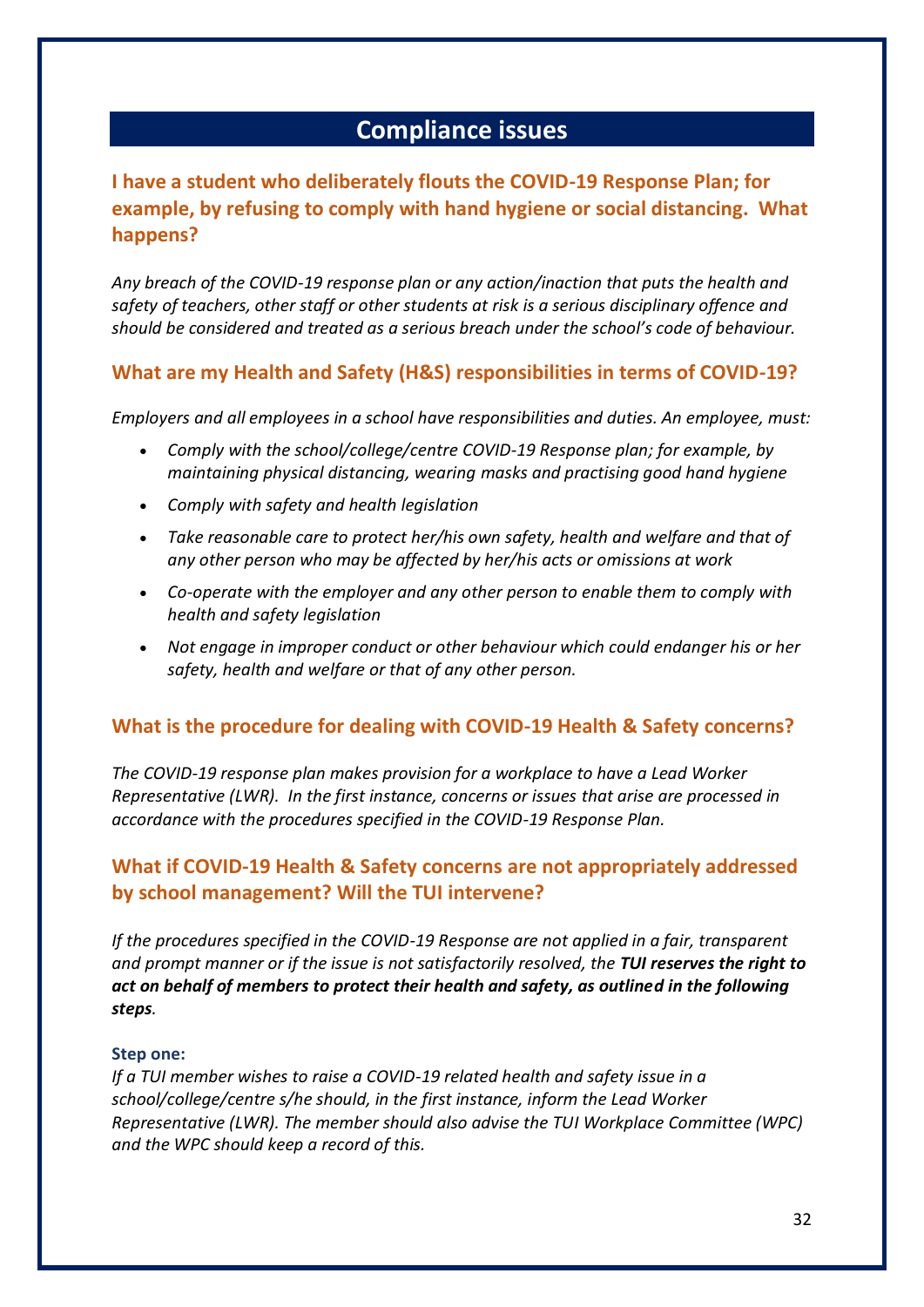#### **Step Two:**

*The LWR will deal with issues that arise in line with the procedure set out in the workplace COVID-19 Response Plan. This includes raising the matter with school/college/centre management/employer immediately and keeping a record of all COVID-19 problems, areas of non-compliance or defects that the LWR has identified or that have been reported to her/him.* 

*Under this procedure the employer is expected to act promptly on these representations. If unable or unwilling to do so, the employer (for example, school/college/centre management) must detail the reasons why, in order that the LWR can escalate the issue of concern, in the manner specified in the COVID-19 Response Plan*.

*If a concern is resolved, the LWR must record any actions taken to rectify the concern and inform staff.* 

#### **Step Three:**

*If, notwithstanding the efforts of the LWR, a concern has not been addressed to the satisfaction of the TUI member/s, the matter should then be referred as an industrial relations issue/grievance to the TUI Workplace Committee (WPC). The TUI WPC can seek advice from the local Branch Officers and/or Area Rep. The contact details for Area Reps can be found in the TUI Diary and Handbook that issues to all members in September. Contact details are also available by contacting TUI Head Office on 01- 4922588 or [tui@tui.ie.](mailto:tui@tui.ie)*

*The TUI WPC will meet with management immediately and seek to resolve the matter. In an ETB, if a satisfactory resolution is not provided by local management, the WPC will advise the local Branch who will contact the ETB (Director of Schools, Director of Further Education and Training, Director of OSD, Human Resource Department, as appropriate) to seek an immediate resolution of the matter.* 

*In a C&C or Voluntary Secondary School, the WPC will bring the matter to the attention of the Board of Management to seek a resolution.*

#### **Step Four:**

*If a satisfactory resolution is not provided, following the steps as outlined above, the WPC will:*

o *Lodge a collective grievance using the nationally agreed grievance procedure* 

#### *and*

o *Report the matter to the Health and Safety Authority. If the HSA sends an inspector to the workplace, the LWR is entitled to accompany them during the inspection and to get a copy of any recommendations or orders. This should, in turn, be provided to the TUI WPC.*

#### *and*

o *Where relevant, report the matter to the Health Service Executive (HSE).*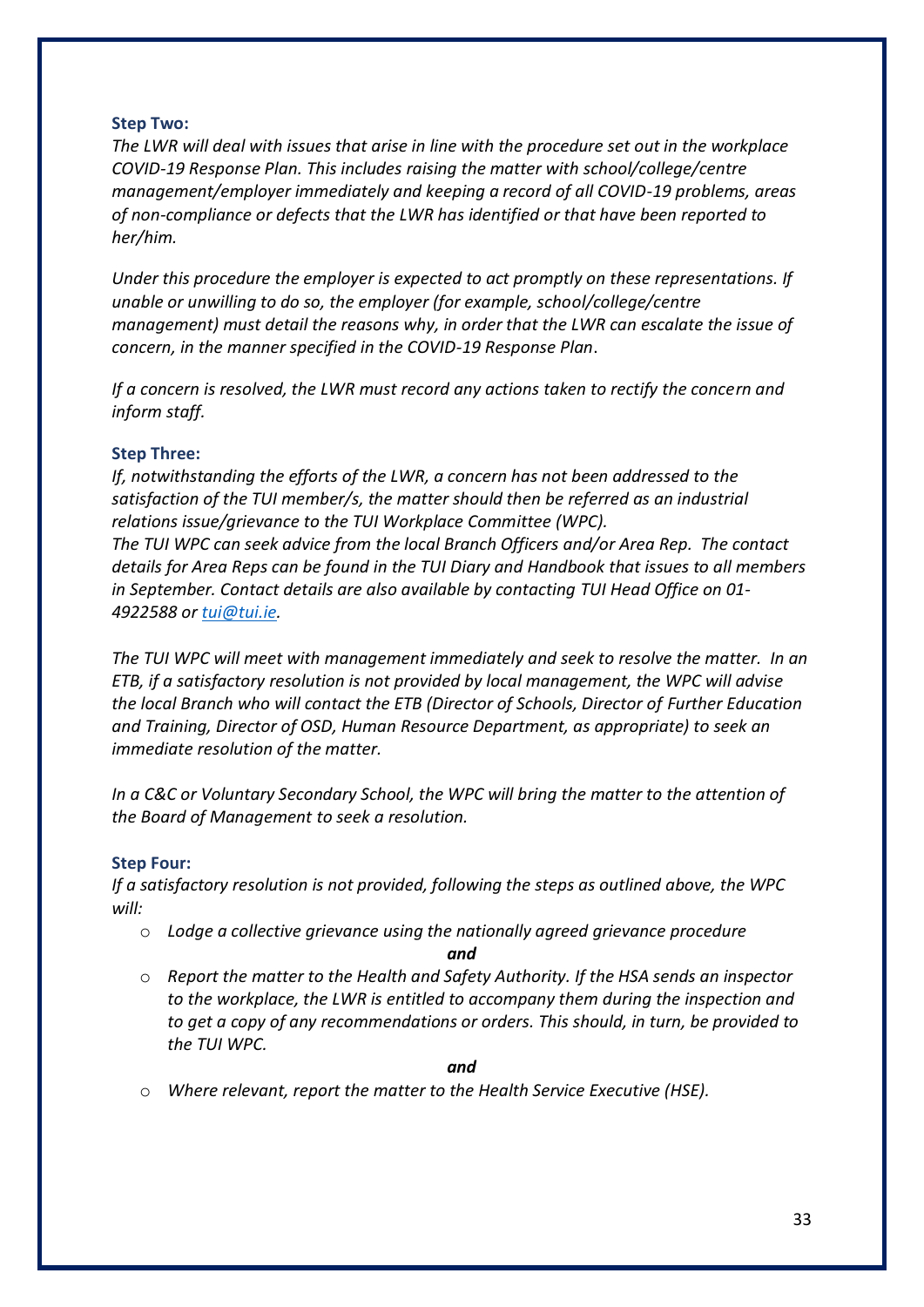# **Additional Teachers, Changes to Career Break & Job Sharing Schemes**

# **My school is looking to hire more teachers. I am part-time. Should I be offered these hours, in the first instance?**

*Yes. Schools/ETBs must offer any available hours to existing part-time staff in the first instance, by operating the mandatory criteria and sequence set out in CL59/2016 (ETB and C&C) and CL49/2017 (Voluntary Secondary Schools). Failure or refusal by management to comply with the terms of the relevant Circular constitutes a breach of a national collective agreement, deprives members of income to which they are entitled and must be reported immediately to the TUI – Workplace Committee, Branch Officers and Area Representative. In any such instance the Union will support the affected member/s.*

# **Following application of CL59/2016 and CL49/2017, what sequence should be used for filling additional hours/posts that then remain?**

*Any hours that are then available (following application of CL59/2016 and CL49/2017) must be filled using the following sequence:*

- *job sharing teachers who work in the school and who would like to undertake the additional hours will be offered the hours*
- *advertising the new hours/posts:* 
	- o *if an appropriately qualified and registered teacher who is not retired is not available following the recruitment process (including a teacher who is on career break from a school), a retired teacher who is appropriately qualified and registered teacher may be employed*
	- o *If following the steps above a post/hours remain unfilled they can be filled by a registered teacher who is not appropriately qualified with preference to those who are not retired, for example PME students*
	- o *If a post/hours continue to remain unfilled, the post/hours may be filled through the hiring of an unregistered teacher, in line with the rules governing hiring such persons which are available at: [https://www.education.ie/en/Education-Staff/Services/Breaks-](https://www.education.ie/en/Education-Staff/Services/Breaks-Leave/Webbook-Archive/Terms-and-Conditions-of-Employment-for-Registered-Teachers-in-Recognised-Primary-and-Post-Primary-Schools.pdf)[Leave/Webbook-Archive/Terms-and-Conditions-of-Employment-for-](https://www.education.ie/en/Education-Staff/Services/Breaks-Leave/Webbook-Archive/Terms-and-Conditions-of-Employment-for-Registered-Teachers-in-Recognised-Primary-and-Post-Primary-Schools.pdf)[Registered-Teachers-in-Recognised-Primary-and-Post-Primary-Schools.pdf](https://www.education.ie/en/Education-Staff/Services/Breaks-Leave/Webbook-Archive/Terms-and-Conditions-of-Employment-for-Registered-Teachers-in-Recognised-Primary-and-Post-Primary-Schools.pdf)*

# **I have been hired under the additional allocation provided to schools owing to COVID-19. What type of contract should I get?**

*The additional hours allocated are being treated as part of normal allocation and therefore will be filled under pro-rata fixed-term contracts. If you are not offered a pro-rata fixed-term contract, you should so advise the TUI Workplace Committee.*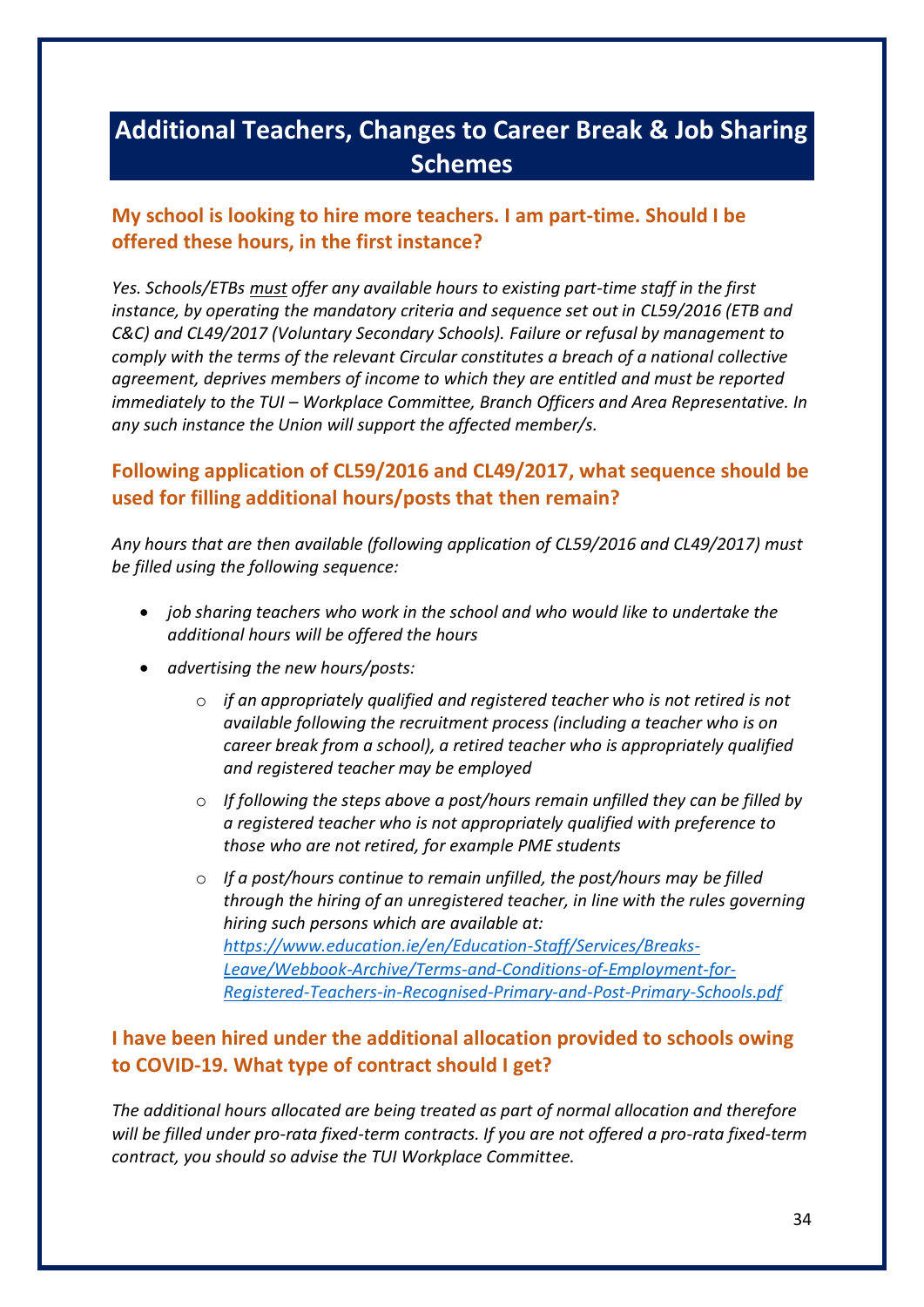## **What changes have been made to the Career Break scheme?**

*A teacher who is on a Career Break may now be employed, in a substitute capacity only, without the restrictions imposed in the Career Break Scheme as contained in Chapter 7 (Paragraph 8.1) of Circular 54/2019.* 

*A teacher who is on career break and is employed in a substitute capacity will be paid at the same rate as a regular substitute.*

*Such substitute teaching will count towards progression on the incremental salary scale and superannuation.*

#### **What changes have been made to the Job-Sharing scheme?**

*A job sharing teacher, if and only if s/he so chooses, may be employed to work in a substitute capacity, during the period he/she is rostered off duty.* 

*Given the need to minimise movement between schools during the current COVID-19 pandemic, the Job Sharing teacher is limited to carrying out substitute work in his/her own school.* 

*A Job Sharing teacher who is employed in a substitute capacity will be paid the personal rate of pay (including personal allowances).* 

*Such substitute teaching will count towards progression on the incremental salary scale and superannuation. This is subject to the requirement that a Job Sharing teacher can advance to the next incremental point on the scale only after a minimum of 365 days after the last increment was awarded.* 

*A Job Sharing teacher undertaking a combination of work in a job-sharing capacity and as a substitute in his/her own school is not permitted to exceed the maximum number of weekly contracted hours of a full time teacher, or AP1, as appropriate.*

# **What happens if a number of teachers are absent from school on sick leave and the school cannot source appropriate substitution cover?**

*This is a matter for school management. School management has a responsibility to ensure that all students are supervised at all times. If appropriate substitution cover is not available, school management may need to take the decision to send class groups home.*

*Teachers must not, under any circumstances, reduce social distancing measures in a classroom to accommodate additional students owing to teacher absence.*

*Management or teachers must not, under any circumstances, breach the class size directives to accommodate additional students owing to teacher absence. Any proposed or actual breach of the directives should be immediately advised to the TUI Workplace Committee.*